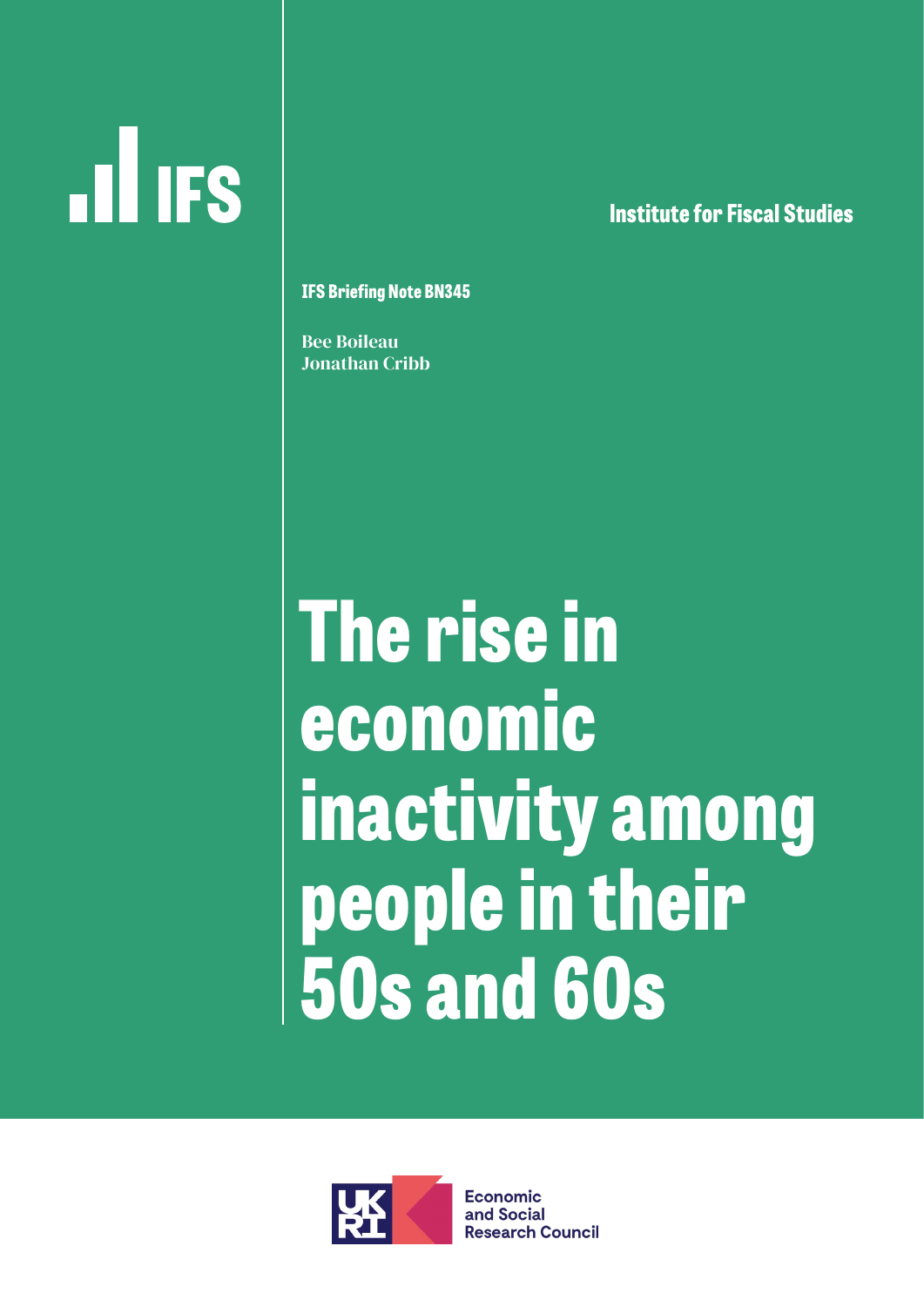#### **The rise in economic inactivity among people in their 50s and 60s**

Bee Boileau Jonathan Cribb

Copy-edited by Judith Payne

Published by **The Institute for Fiscal Studies**

The Institute for Fiscal Studies, June 2022

ISBN 978-1-80103-074-8

We would like to thank Carl Emmerson, Paul Johnson and Robert Joyce for helpful comments. The authors gratefully acknowledge support from the Economic and Social Research Council through the UKRI Strategic Priorities Fund under grant reference ES/W010453/1 and the ESRC Centre for the Microeconomic Analysis of Public Policy (ES/T014334/1). The Labour Force Survey (LFS) data are Crown Copyright and are reproduced with the permission of the Controller of HMSO and the Queen's Printer for Scotland. They are produced by the Office for National Statistics and accessed through the UK Data Service.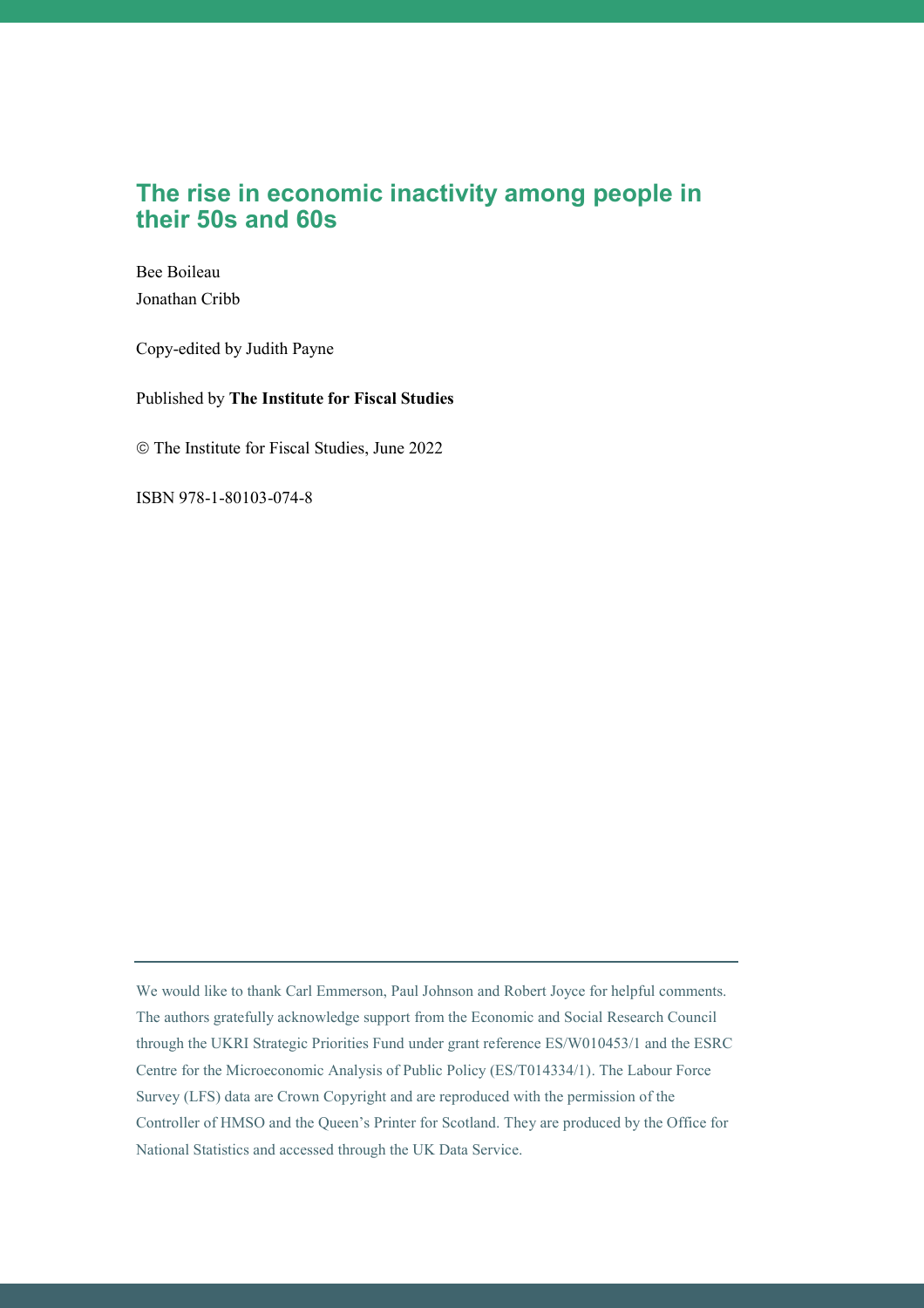### **Executive summary**

#### **Key findings**

- 1 **The rate of economic inactivity among people in their 50s and 60s has risen since the start of the pandemic.** It rose from 35.4% in the first quarter of 2020 to 36.5% in the first quarter of 2022, an increase of 1.1 percentage points, back to the level seen at the end of 2018. This follows many years of falling inactivity prior to the pandemic; the inactivity rate for this group had been 42% in 2010. Falls in inactivity were always likely to slow because 2021 was the first year in a decade in which the state pension age was not rising, but the rises in inactivity had not been anticipated.
- 2 **The rise in economic inactivity has been larger for people in their 50s and 60s than for people younger or older than them.** While those aged 70+ have also seen an increase in economic inactivity, it has been much smaller than for 50- to 69-year-olds, and 35- to 49-year-olds saw no change at all. With an increase of 270,000 economically inactive 50- to 69-year-olds when comparing October 2021 to March 2022 with the same period two years earlier, 43% of the overall rise in economic inactivity in the UK population since the pandemic began has been driven by changes among 50- to 69-year-olds.
- 3 **The fraction of 50- to 69-year-old workers moving from employment directly into retirement or other forms of economic inactivity increased substantially during the pandemic. This was the key driver of the rise in economic inactivity.** It contributed two-thirds of the increase in inactivity over the last two years compared with pre-pandemic data. The remaining third of the increase in inactivity was due to fewer people leaving inactivity for employment, and more people moving from unemployment to economic inactivity, than pre-pandemic.
- 4 **More than half of the growth in 50- to 69-year-olds leaving work for economic inactivity seen during the pandemic was due to people reportedly leaving work because they were retiring.** Retired people are less likely to return to work than people (of the same ages) in other forms of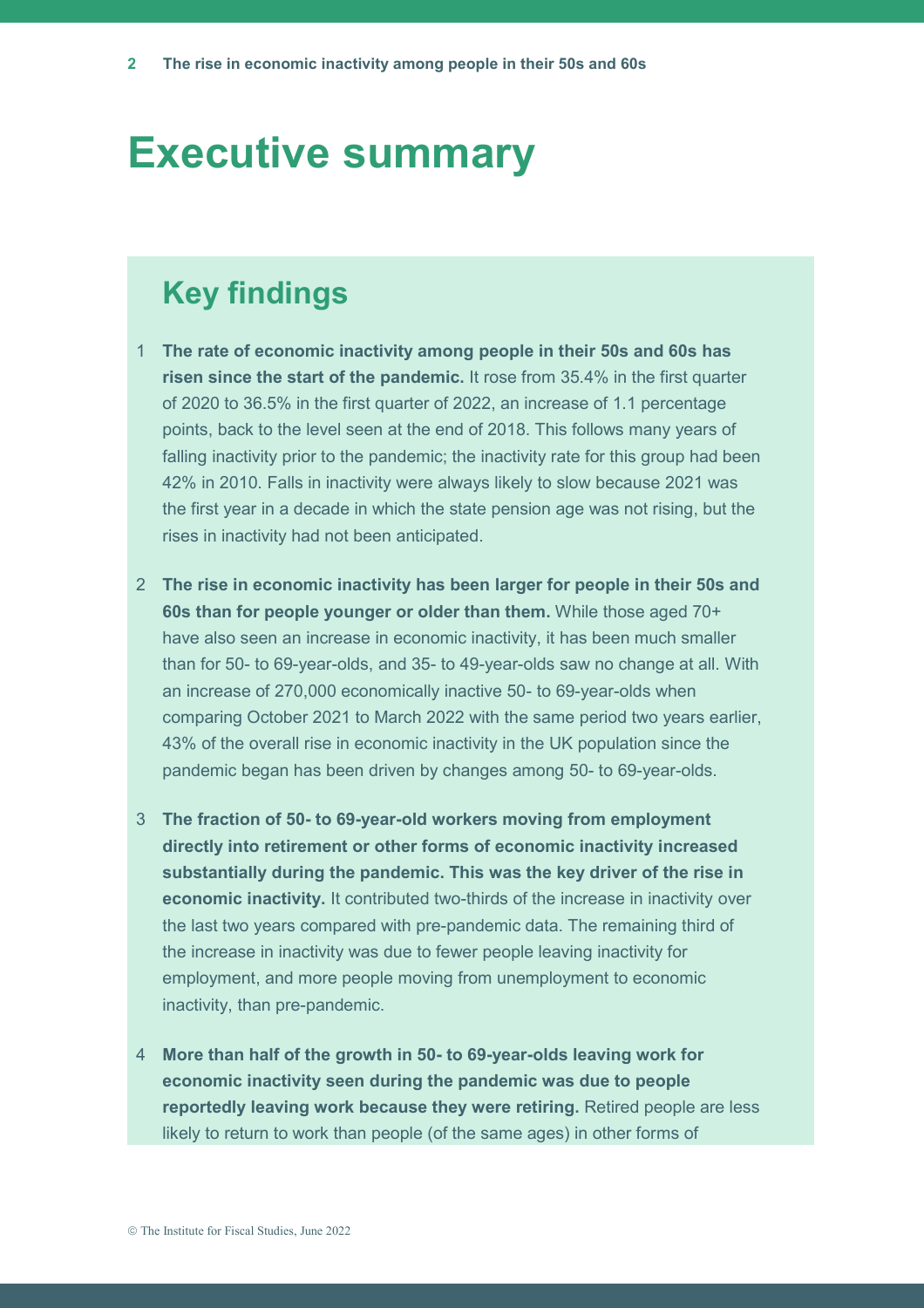inactivity. Indeed, they are unlikely to ever return to employment – previous research has found that only 5–10% of retired people ever return to paid work.

- 5 **On some dimensions, the rise in economic inactivity has been very broad based.** Strikingly, there has been relatively little difference in the trends of 50- to 69-year-olds leaving employment for inactivity between men and women, between those with and without degrees, between those in professional and non-professional occupations, and between public and private sector employees.
- 6 **However, there have been particularly large increases in the proportions of part-time workers, self-employed workers and workers in their 60s moving out of employment and into economic inactivity during the pandemic.** These are all groups that are in some sense closer to retirement than full-time workers, employees, and those in their 50s. There have also been slightly larger increases in the rate of leaving paid work for economic inactivity amongst those working in occupations where it is relatively easy to work remotely than amongst those working in occupations where it is harder, or not possible, to work from home.
- 7 **Importantly, we do not find differences in the increase in rates of leaving employment for inactivity between those working in occupations that have seen particularly high, or relatively low, growth in vacancies over the last two years.** This suggests that weak labour demand for particular occupations or skills is unlikely to be driving the increased rates of inactivity in this age group. It also suggests that higher inactivity for 50- to 69-year-olds is likely to be contributing at least partially to the labour market tightness seen in some areas.
- 8 **Redundancies and dismissals significantly contributed to increases in 50- to 69-year-olds moving from employment into inactivity in 2020, but much less so in 2021.** Over a third (37%) of the increase in 50- to 69-yearolds leaving the labour force between pre-pandemic data (2017–19) and 2020 was driven by redundancies or dismissals. But as the economy recovered in 2021, these only made up 11% of the growth between 2017–19 and 2021. It appears that redundancies do not continue to play an important role in driving higher inactivity rates.
- 9 **Overall, it does not seem as if poor health is the primary driver of these increases in economic inactivity rates.** The fraction of workers in their 50s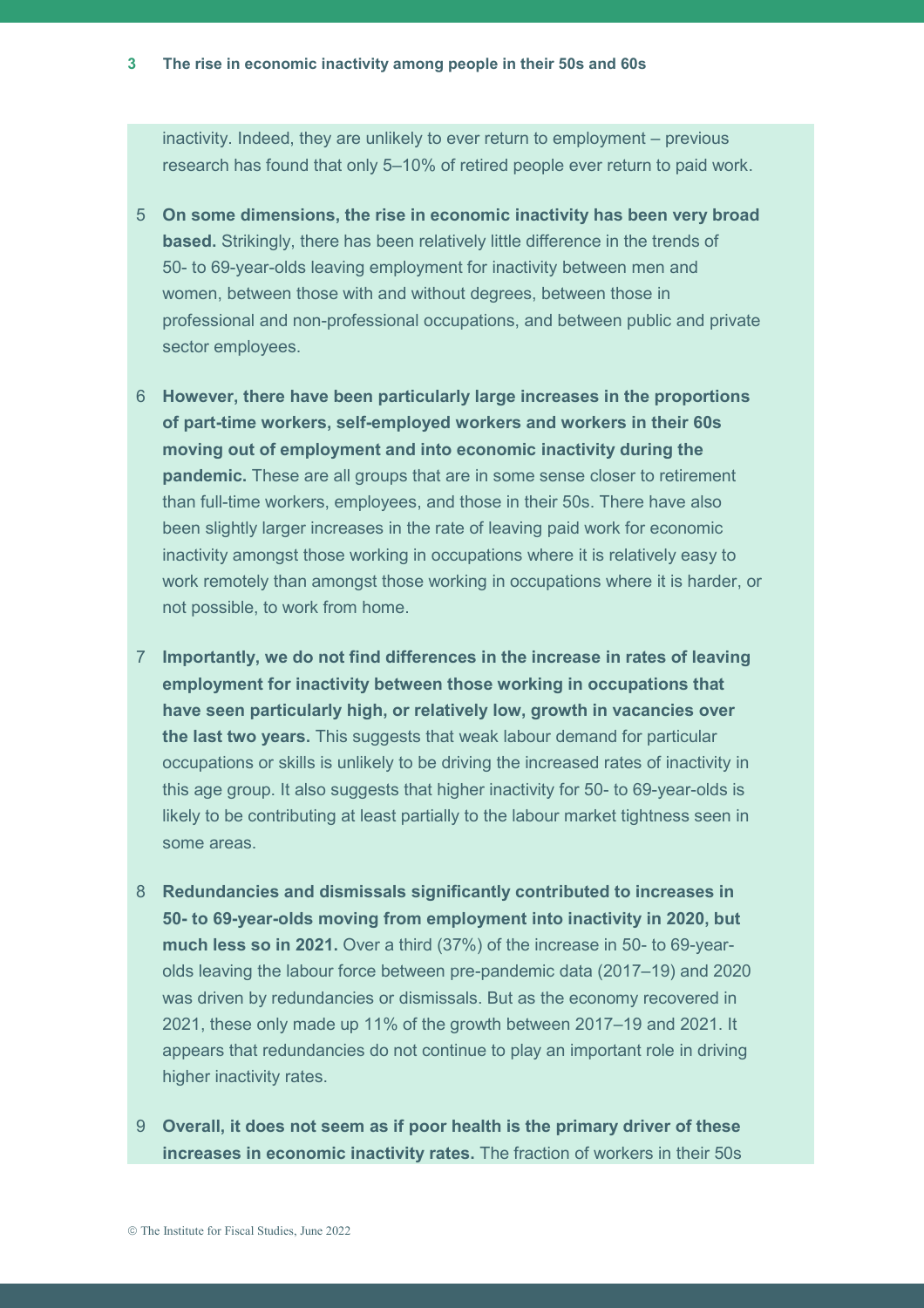and 60s moving from employment into being economically inactive due to 'long-term sickness or disability' has stayed relatively constant, with around 0.3–0.5% of 50- to 69-year-old workers per quarter making this transition both before and after the pandemic. Growth in health-related reasons for leaving the labour force only accounts for 5% of the overall growth in inactivity among this age group. And changes in transitions from employment to inactivity are similar between those with and without a long-standing health condition.

10 **Overall, the rise in economic inactivity among 50- to 69-year-olds does not look to be driven primarily either by poor health or by low labour demand leading to people being unable to find work and becoming discouraged. It looks more consistent with a lifestyle choice to retire in light of changed preferences or priorities, possibly in combination with changes in the nature of work post-pandemic (in particular more remote work) which reduce the appeal of staying in employment.**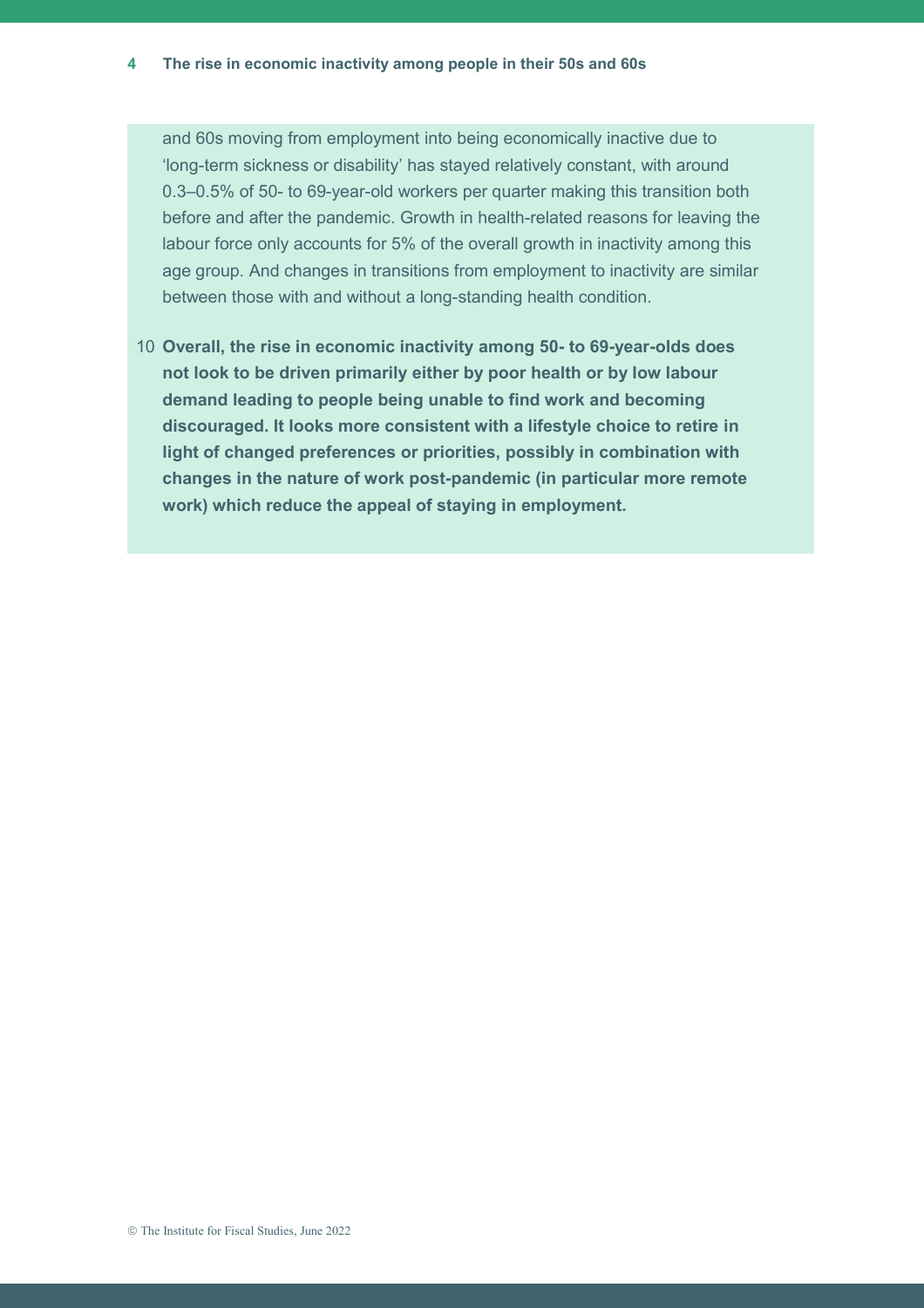### **1. Introduction**

Since the COVID-19 pandemic started, the UK has seen a rise in the rate of economic inactivity among older people. This is a reversal of earlier trends. In particular, the proportion of people aged over 50 who are economically inactive – neither in work nor actively searching for work – had fallen steadily in the decade prior to the pandemic. This change of employment patterns for older people comes despite very little change in 'unemployment' (people out of work and searching for a job) – which early in the pandemic was widely expected to reach very high levels. In July 2020, the Office for Budget Responsibility (2020) forecast unemployment of 10% in 2021. In fact, the unemployment rate (for people aged  $16+)$  peaked at just over  $5\%$  in late 2020 and by the first quarter of 2022 had fallen back to its pre-pandemic level of just 3.7%.

In the face of these modest changes in unemployment, it is more surprising that there has been such a large fall in employment – and rise in economic inactivity – that has been concentrated amongst older people. The number of people in paid work in the first quarter of 2022 was 32.6 million, 500,000 lower than its pre-pandemic peak of 33.1 million in the three months to February 2020. As we show, this fall has been concentrated among 50- to 69-year-olds.

There are a range of potential reasons for the rise in economic inactivity. First, increases in economic inactivity could be driven by lower levels of labour demand – shown, for example, by higher levels of redundancies – and that older people respond by no longer looking for work rather than being officially 'unemployed'. Second, rising economic inactivity could be driven by an increased number of people unable to work for health reasons, perhaps as a result of COVID or long COVID. Alternatively, people may want to avoid the potential exposure to COVID that comes through greater contact with other people in the workplace. Third, a trend towards remote work might have prompted some workers to take early retirement, if opportunities for socialisation are a factor keeping people in work at older ages, **<sup>1</sup>** or if people who worked from home appreciated the extra time at home and did not want to return to the workplace. Fourth, people could have chosen to take early retirement, for a variety of reasons, including having increased their wealth during the pandemic, when consumption opportunities were minimal, and when asset prices (particularly housing) increased.

**<sup>1</sup>** Results from the ONS's Over 50s Lifestyle Study imply that this plays a role (Office for National Statistics, 2022a). Of those adults who had moved into inactivity during the pandemic and stated that they would consider returning to work in the future, 54% said that 'social company' would entice them back.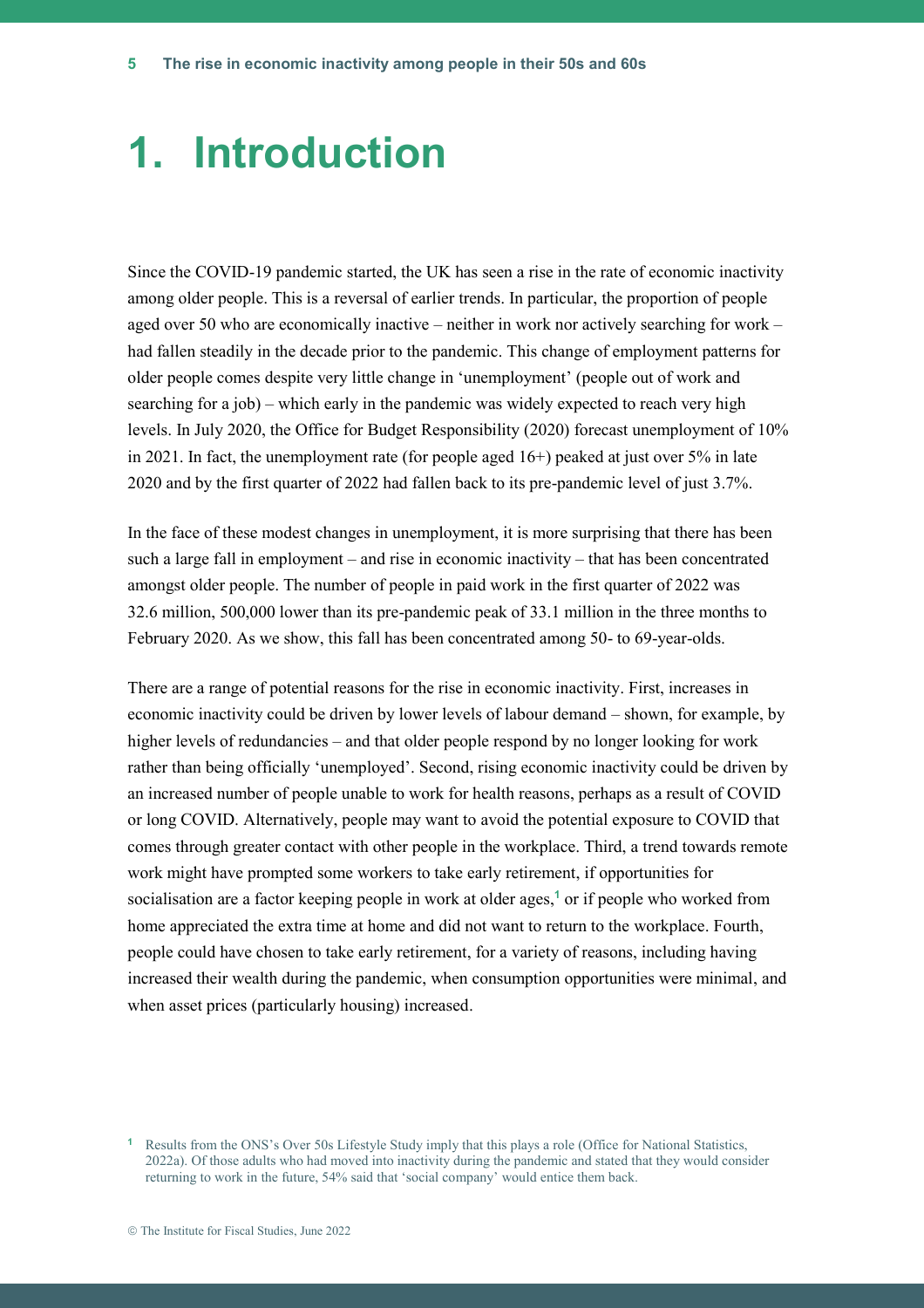This report seeks to shed new light on the fall in employment and rise in economic inactivity amongst older people in the UK, with a particular focus on those in their 50s and 60s. We use up-to-date Labour Force Survey (LFS) data (Office for National Statistics et al., 2022a) to do so, in particular using the two-quarter longitudinal LFS data (Office for National Statistics et al., 2022b) that allow us to follow individuals from one quarter to the next as they are interviewed by the Office for National Statistics multiple times. This means that rather than just observing the number and type of people who are in paid work or not, we are able to observe transitions as people move between different types of economic activity. We include data up to and including the end of March 2022. This analysis builds upon the recent work published by the Institute for Employment Studies (2022) and the Office for National Statistics (2022b), which also uses labour market transitions to examine the rise in inactivity.

We start in Section 2 by looking at the trends in inactivity rates among 50- to 69-year-olds in the UK over time, split by age, sex and form of inactivity. We also examine flows out of employment into inactivity and vice versa from one quarter to the next. We then consider in Section 3 which groups of workers have experienced particularly big rises in inactivity. Finally, we look in Section 4 at flows into inactivity broken down by the reason newly inactive workers give for leaving their last job, to help get a sense of what is driving increased inactivity. Section 5 provides a brief conclusion.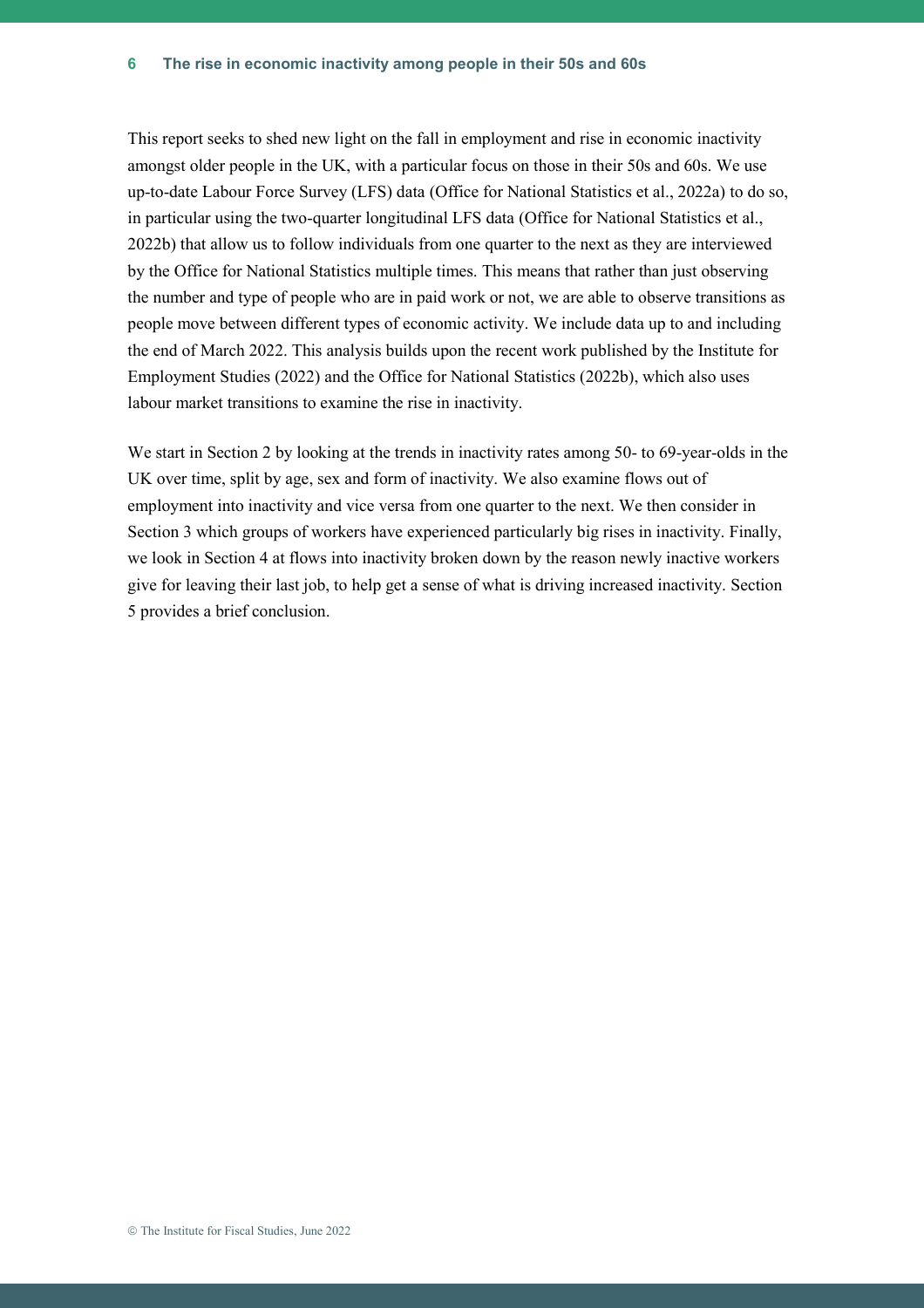## **2. Changes in economic inactivity for 50- to 69-yearolds**

Before examining trends in economic inactivity, it is worth being precise about what 'economic inactivity' is. Consistent with international definitions, the Office for National Statistics categorises people into three mutually exclusive groups based on their labour market status. The first group is those who are in employment. Those who are not in employment are classified as either 'unemployed' or 'economically inactive'. A person is deemed to be unemployed if they have been seeking work within the last four weeks and are able to start work within the next two weeks. Alternatively, a person is 'economically inactive' if they are not in employment and were not seeking work within the last four weeks and/or are not able to start work within the next two weeks.

Prior to the pandemic, there had been a gradual, secular decline in the fraction of people in their 50s and 60s who were economically inactive, as shown in Figure 2.1. The steady fall in the proportion of 50- to 69-year-olds who report being economically inactive between 2006 and 2019 is clear: from 43.5% at the start of 2006, the proportion fell by 8 percentage points to 35.4% in the first quarter of 2020.

There are a variety of reasons for this, including successive generations of women having greater attachment to the labour market through their working lives, which boosts employment and reduces economic inactivity at older ages (Banks, Emmerson and Tetlow, 2019). People at these ages are also considerably healthier than in previous decades (Banks, Emmerson and Tetlow, 2017). But, in addition, rises in the state pension age, since 2010 for women and since 2018 for both men and women, have also acted to increase employment (and unemployment) and reduce economic inactivity.

Cribb, Emmerson and O'Brien (2022) estimate that the increase in the state pension age from 65 to 66 meant that 60,000 fewer 65-year-olds were economically inactive at the end of 2020 than in Autumn 2018 as a direct result of that reform. Given that increases in the state pension age stopped in Autumn 2020, when the state pension age reached 66, we would probably always have expected a slowdown in the falls in economic inactivity since 2020 – this is a key reason not simply to extrapolate a pre-pandemic trend in falls in economic inactivity. However, this does not explain why inactivity has actually *risen* since early 2020.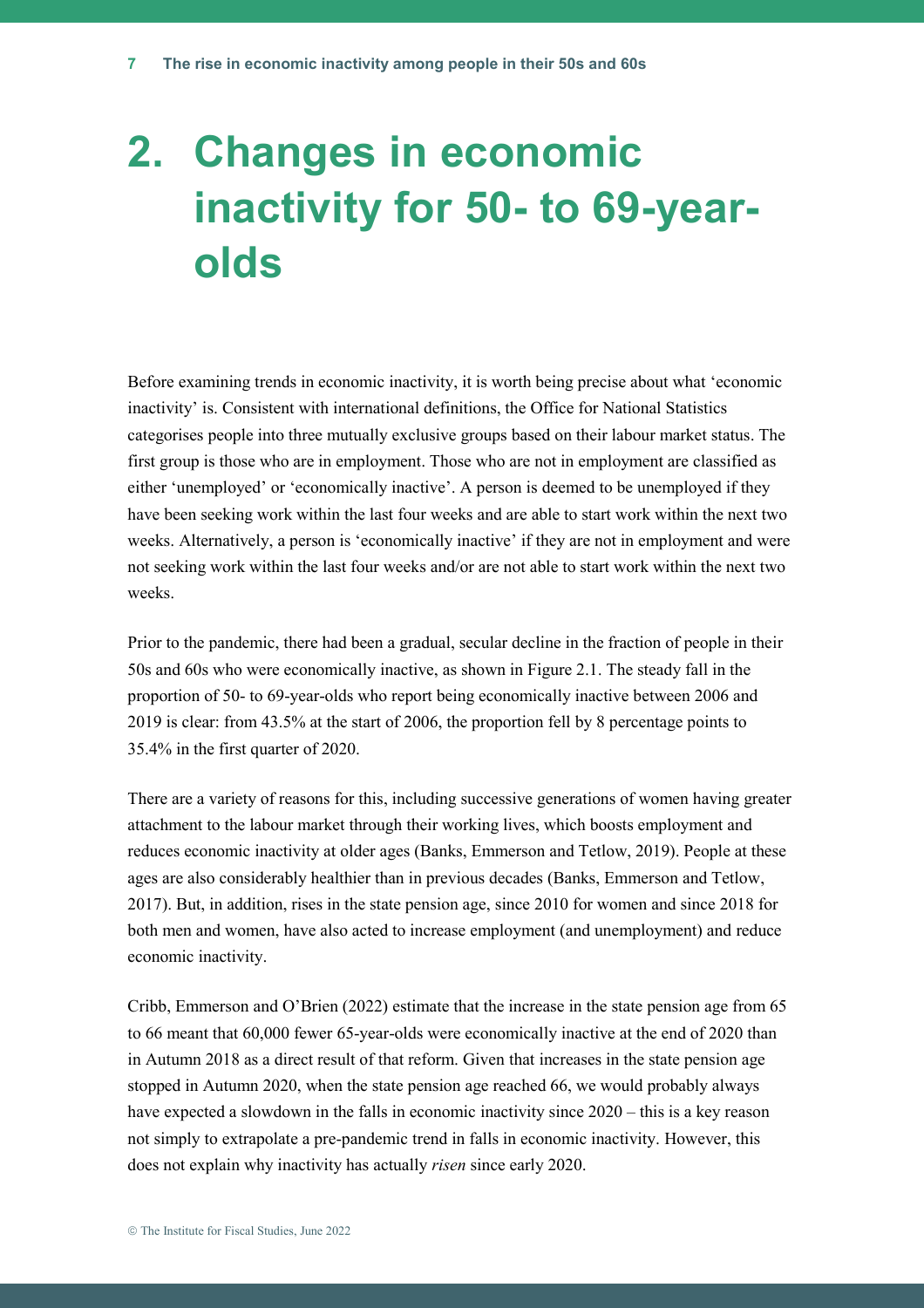

**Figure 2.1. Economic inactivity rate among 50- to 69-year-olds between 2006 and 2022**

Note: Vertical line shows 2020Q1, when economic inactivity in this group reached a pre-pandemic low. Source: Authors' calculations using the Labour Force Survey.

From the first quarter of 2020, rates of economic inactivity began to rise for 50- to 69-year-olds. By the beginning of 2022, the inactivity rate amongst this group had risen by 1.1 percentage points to 36.5%. This took place, as the graph shows, in two discrete periods. There is the initial sharp rise between the first and second quarters of 2020, with the inactivity rate rising by 0.8 percentage points. Then inactivity rates stayed stable over the rest of 2020, before rising again, more steadily, over the course of 2021 to 36.8%. With the slight fall in inactivity in early 2022, to reach 36.5%, the inactivity rate for this group in early 2022 was back to where it was at the end of 2018.

Figure 2.2 makes clear why we are specifically choosing to focus on those aged 50–69 in this analysis. It shows the change in the fractions of each age group who are employed, unemployed and economically inactive, from the six months before the pandemic (October 2019 to March 2020) to the latest six months of data (October 2021 to March 2022). We aggregate two quarters of data together to boost sample size and make results less dependent on exactly which quarters are compared – as Figure 2.1 shows, there can be sizeable quarter-to-quarter changes.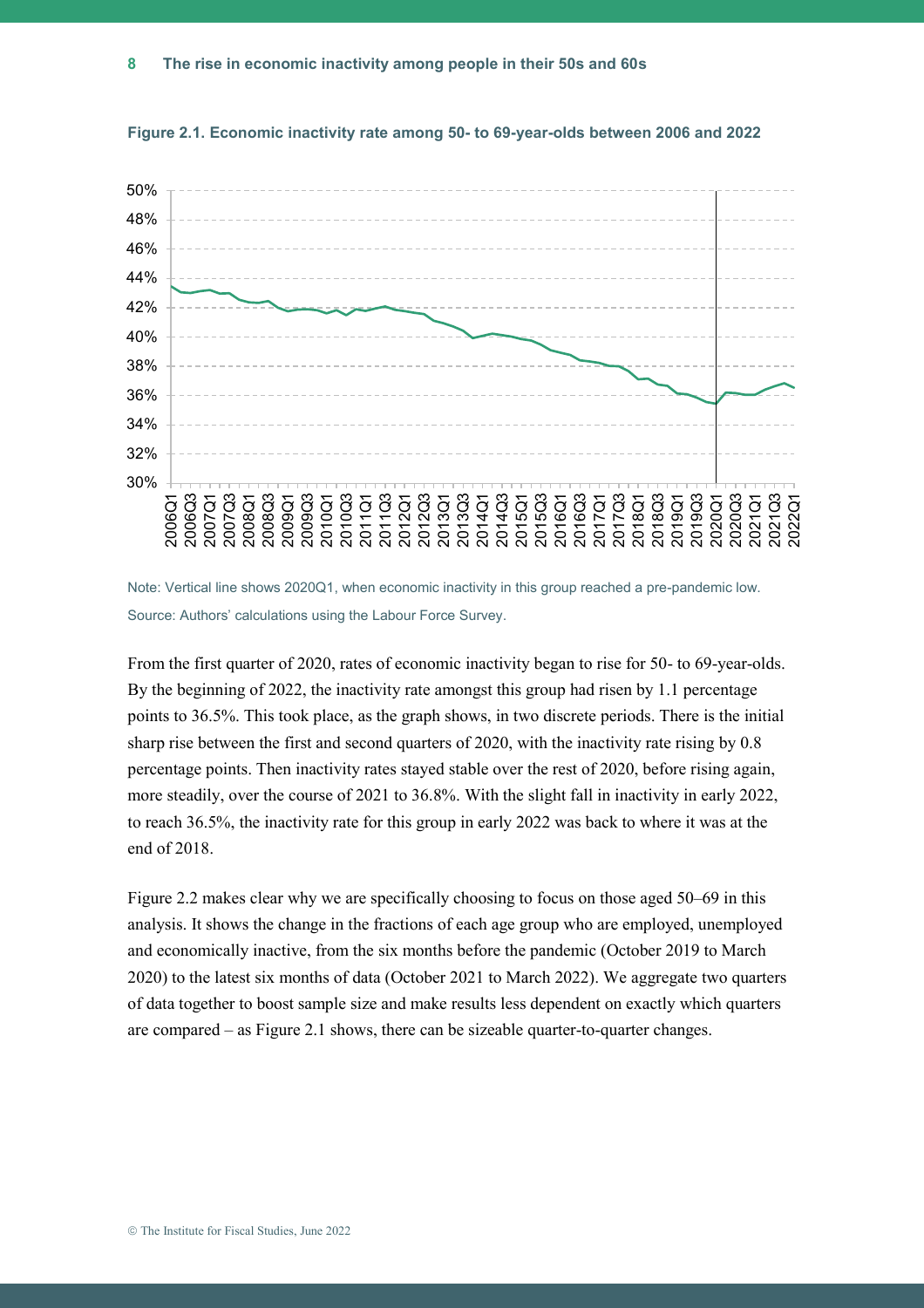



Note: By definition, the changes in employment, unemployment and economic inactivity sum to zero. Source: Authors' calculations using the Labour Force Survey.

The increase in the fraction of older individuals who are economically inactive during the pandemic has been particularly large compared with other groups. Over this period, inactivity rose by 1.2 percentage points for 50- to 69-year-olds. While this is not as large as the rise for 16- to 24-year-olds (+1.3 percentage points), 85% of the increase in inactivity for 16- to 24-yearolds is as a result of more people in full-time education.

For other younger groups (25- to 34-year-olds and 35- to 49-year-olds), there has been little change in the rates of economic inactivity. There have also been an increase in the fraction of people aged  $70+$  who are economically inactive – of 0.8 percentage points – and a commensurate fall in their employment rate. But with an increase of 270,000 economically inactive 50- to 69-year-olds when comparing October 2021 to March 2022 with the same period two years earlier (October 2019 to March 2020), this means 43% of the overall rise in economic inactivity in the population since the pandemic has been driven by changes for 50- to 69-yearolds.

Over the same period as shown in Figure 2.2 (October 2019–March 2020 to October 2021– March 2022), Figure 2.3 shows that the increases in inactivity rates have been bigger among those in their late 50s (+1.8 percentage points), while still sizeable among those aged 50–54 (+1.1 percentage points) and 60–64 (+1.5 percentage points). The changes have been smallest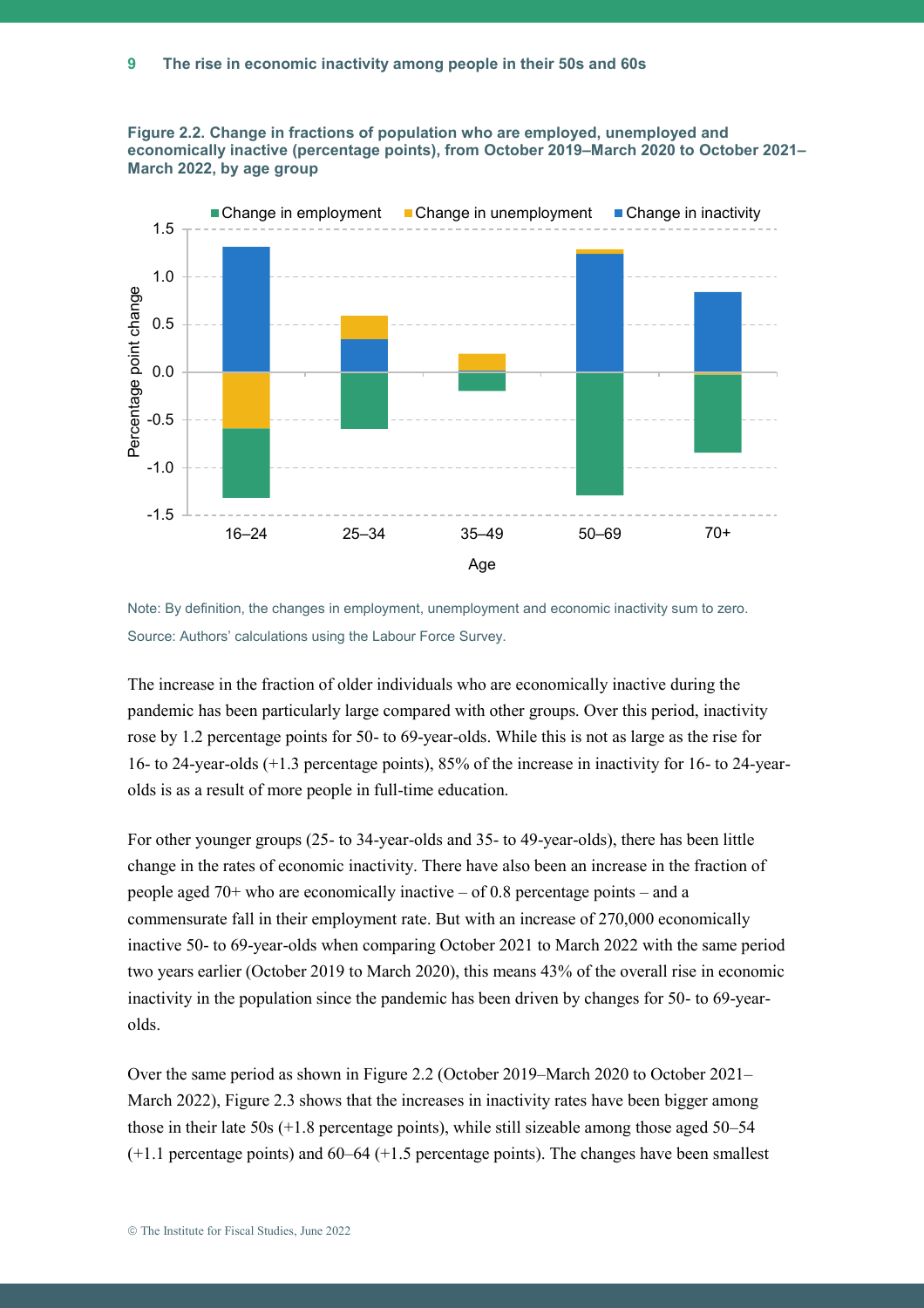for those in their late 60s, for whom there was essentially no change (though this specific group will have been affected by the increase in the state pension age from 65 to 66, as previously discussed, which will have reduced inactivity). Figure 2.3 also shows that there have been increases in inactivity both for men  $(+1.5$  percentage points) and for women  $(+1.0$  percentage points).





We can also look at the change in different sorts of inactivity over time. The Labour Force Survey asks questions that aim to understand the main reason why people are economically inactive. Figure 2.4 decomposes the change in the inactivity rate into those who moved into retirement, long-term sickness or disability, and other forms of inactivity. It shows that the fraction of people who were retired was trending sharply downwards before 2020; this trend was reversed during the pandemic, with retirement rates roughly unchanged in early 2022 compared with early 2020, though there is variation from quarter to quarter.

Despite relatively little change since around 2013, there has been a tick up in the fraction of 50- to 69-year-olds saying that they are out of work due to long-term sickness or disability, which is 0.5 percentage points higher than in early 2020. Other inactivity – including caring responsibilities, and discouraged workers (i.e. those who want a job but have given up searching) – rose during 2020, earlier than retirement began to rise, and remained at its elevated level into early 2022, 0.8 percentage points higher than in early 2020.

Change in inactivity rate (percentage points)

Source: Authors' calculations using the Labour Force Survey.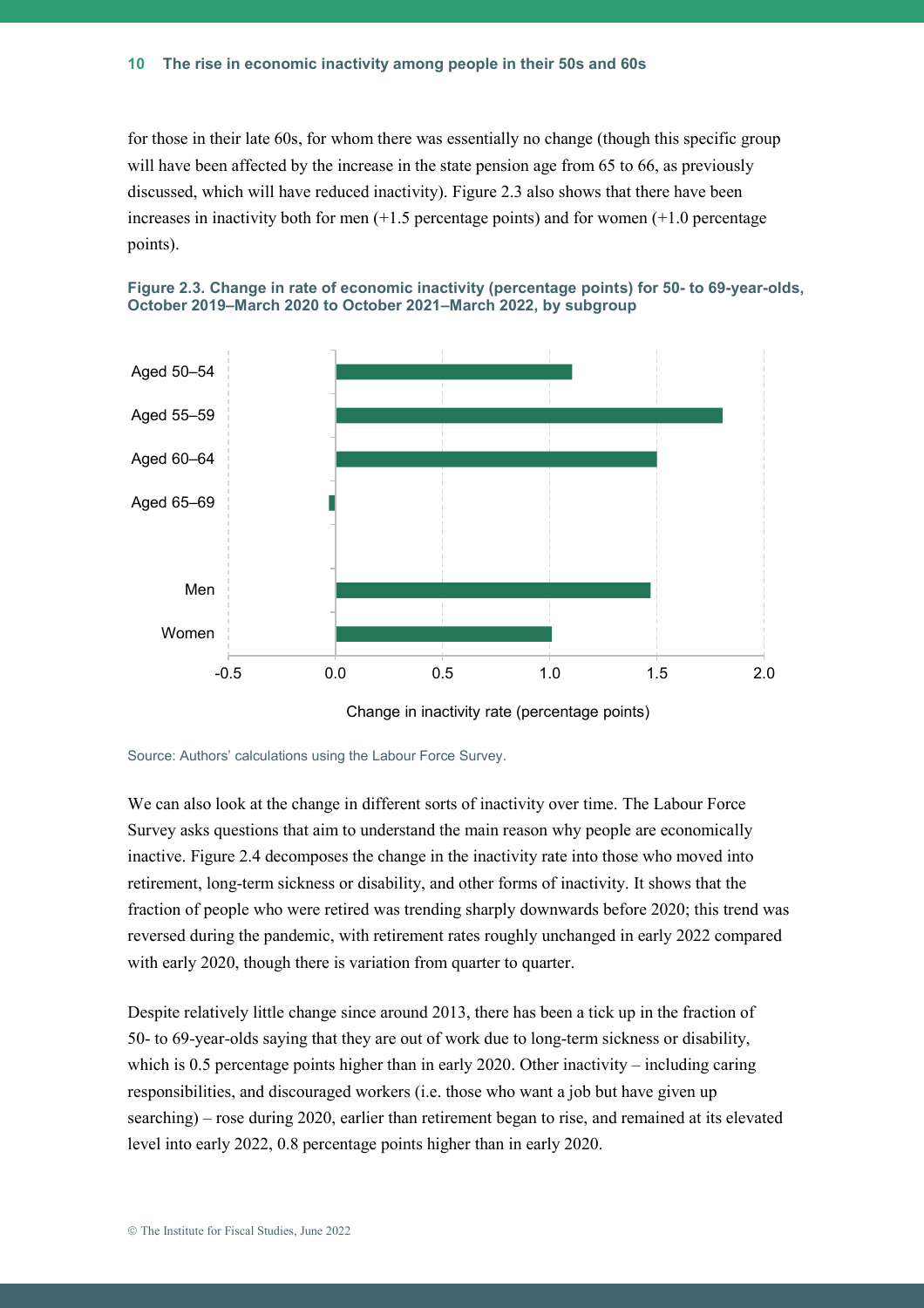

**Figure 2.4. Percentage point change in different forms of inactivity for 50- to 69-year-olds from 2020Q1**

Note: Vertical line shows 2020Q1, when economic inactivity in this group reached a pre-pandemic low and from which we measure the change in forms of inactivity in this figure.

Source: Authors' calculations using the Labour Force Survey.

Using a longitudinal form of the LFS, which links individuals between two quarters, allows us to focus on the specific flows into and out of economic inactivity over the course of three months (i.e. between quarters), in order to see what is driving the change in the rates of economic inactivity.

Figure 2.5 illustrates the flows into and out of economic inactivity between quarters for 50- to 69-year-olds using these data. (We aggregate the data together into half-years in order to smooth the series out, as there are relatively small numbers of people who make each transition each quarter.) The graph shows that the rise in inactivity rates illustrated above is being driven primarily by movements from employment into inactivity. Comparing the two years since the pandemic started with the last six months before the pandemic, an average of an additional 170,000 older workers have moved into inactivity per half-year. This compares with an average of around 40,000 fewer people of this age per half-year moving from inactivity into employment, which also pushes up rates of inactivity.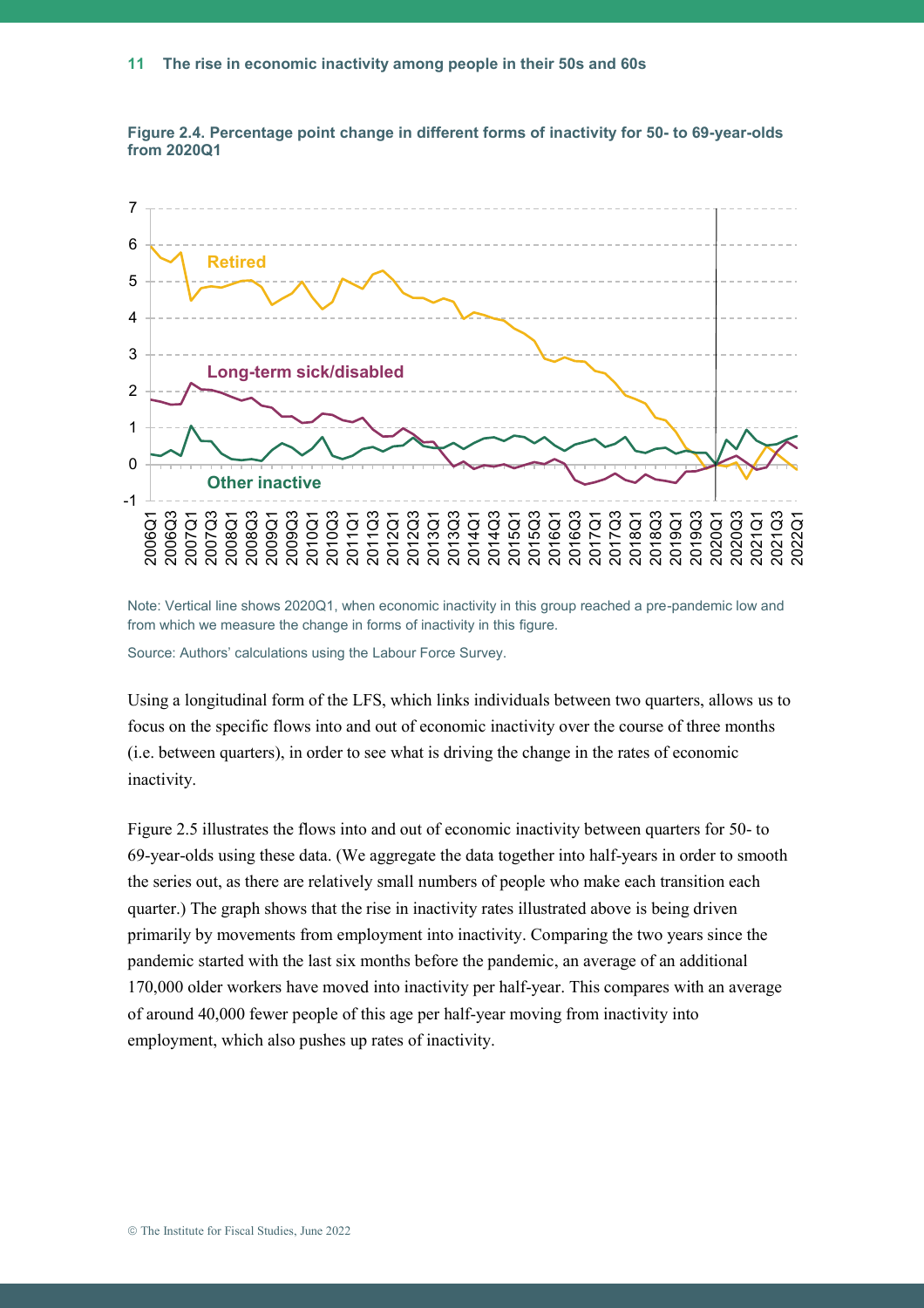

**Figure 2.5. Number of 50- to 69-year-olds moving from employment to inactivity (and vice versa) and from unemployment to inactivity (and vice versa) within three months, by halfyear**

Note: The vertical line indicates the final data point unaffected by the COVID-19 pandemic. Source: Authors' calculations using Longitudinal Labour Force Survey.

There have also been more people in their 50s and 60s moving from unemployment to inactivity (60,000 more per half-year since the pandemic compared with pre-pandemic), while there has been minimal change in the number of 50- to 69-year-olds leaving inactivity for unemployment. Overall, this implies that around two-thirds of the increase in the net flow into economic inactivity is as a result of more people leaving paid work for economic inactivity during the pandemic. We therefore focus on this particular transition in much more detail in the remainder of this report.

Figure 2.6 breaks down the flow from employment directly into inactivity in more detail, looking at how the proportion of employed 50- to 69-year-olds moving into retirement and other sorts of inactivity between quarters has changed during the pandemic. The key finding of this graph is that 50- to 69-year-olds have been leaving work for both retirement and other forms of inactivity during the pandemic.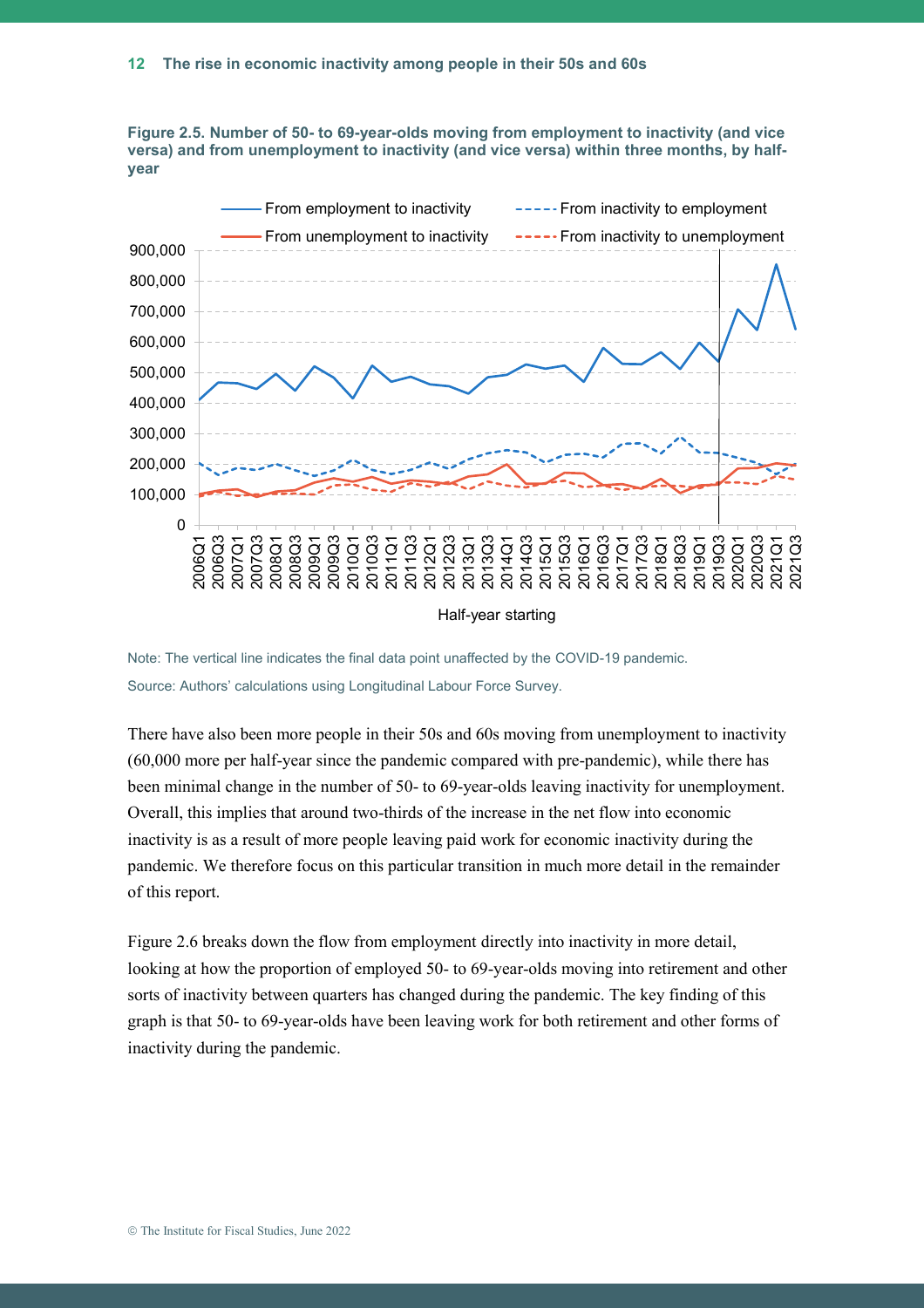





On average during the pandemic, the fraction of workers in this age group leaving work for retirement is around 40% higher than it was immediately pre-pandemic, and there has been a roughly 30% increase in the fraction of workers leaving for other forms of inactivity.**<sup>2</sup>** The rates of leaving work for either retirement or other forms of inactivity are higher than at any point since at least 2006 (the longitudinal LFS has a consistently coded definition of inactivity since 2006). It looks as if relatively little of this increase is driven by moves into 'long-term sickness or disability', for which the rates of around 0.3–0.5% per quarter are similar to those seen prepandemic, although there is a slight tick up late in 2020.

Overall, these results imply that more workers aged 50–69 have been leaving work during the pandemic, at high rates compared with recent history, both for retirement (particularly later in the pandemic) and other forms of inactivity (throughout the pandemic); this has therefore driven up rates of economic inactivity.

<sup>&</sup>lt;sup>2</sup> There have been large increases in the number of 50- to 69-year-olds leaving employment for retirement even while there has been relatively little change in the fraction of 50- to 69-year-olds who are retired (shown in Figure 2.4). Figure A.1 in the appendix shows that this is because there has been an increase in the net flow from retirement to other forms of inactivity. A large part of this is people reclassifying themselves as being economically inactive due to 'not needing a job', which is not counted as the same as being retired.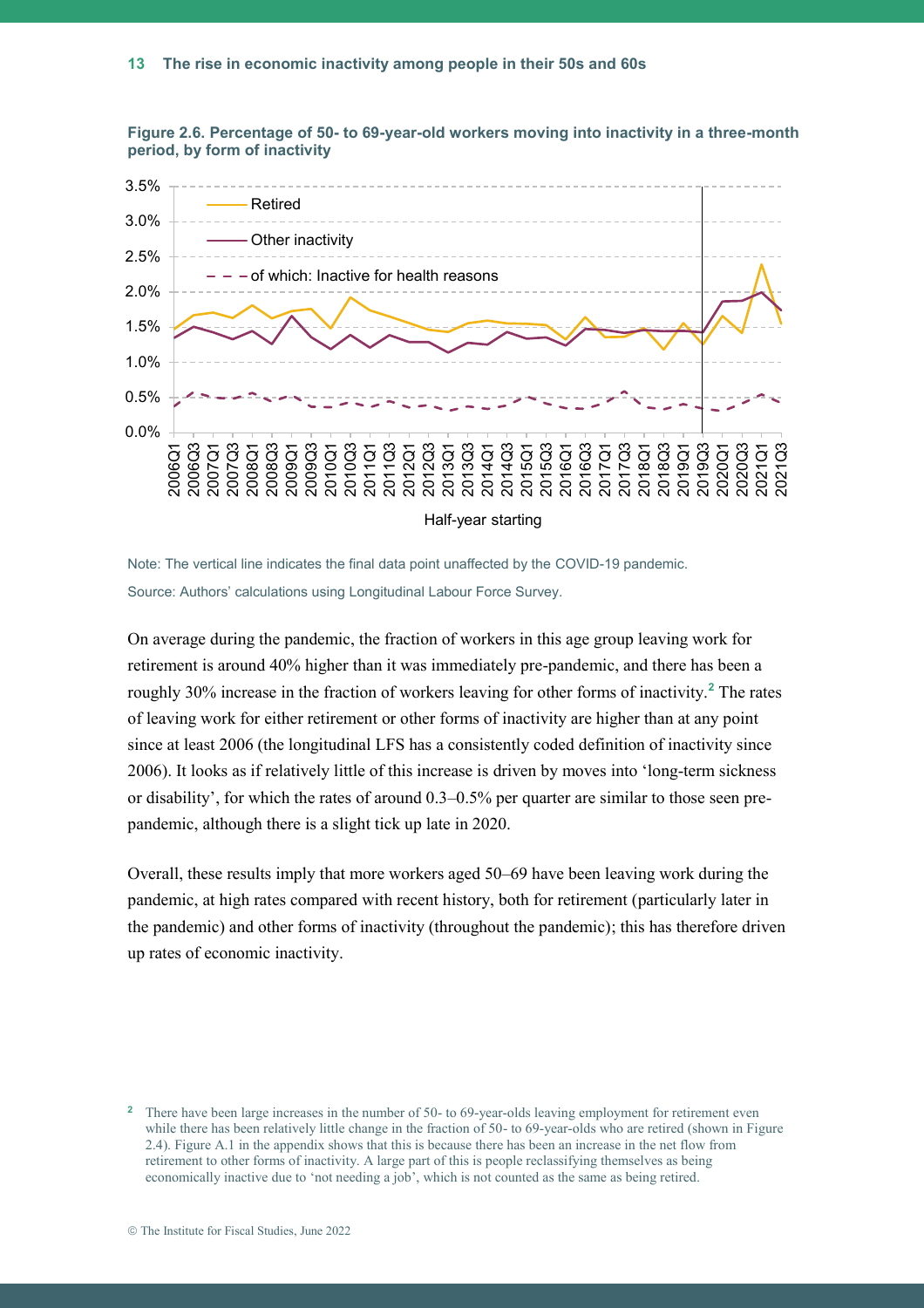## **3. Moves into economic inactivity for different groups**

We now look in more detail at people in their 50s and 60s moving out of employment into economic inactivity, and we consider which groups this rise in exits from the labour force has been most prevalent in. As in the previous section, we examine flows from employment into retirement and into other forms of inactivity separately, since economic inactivity other than retirement tends to be less persistent as a state than retirement – retirees were less likely to move back into work than those who are inactive for other reasons prior to the pandemic, controlling for age and sex. Indeed, Kanabar (2013) estimates that only between 5% and 10% of people ever return to employment after having retired. We examine how these moves from employment to retirement and other forms of inactivity vary by a range of individual and job characteristics.

When looking at each of these groups, we look at the average rate of workers leaving employment for retirement / other inactivity within three months, averaged over a whole year (compared with over six months as done in the previous section). That is so we gain sufficient sample size to give greater certainty to our conclusions when looking at subgroups of the population.

First, Figure 3.1 shows that the increase in the rate at which workers retired during the pandemic was more marked for those in their 60s than for those in their 50s. This is especially the case in 2021, when the proportion of workers in their 50s retiring within three months was 0.7%, up from 0.4% in 2019 and the proportion of workers in their 60s retiring was 5.0%, up from 4.0% in 2019. The increase in the rate at which workers moved into other forms of inactivity during the pandemic was also greater for those in their 60s, although the difference was smaller than for moves into retirement.

Second, Figure 3.2 shows that working men and working women saw similar increases in the rate of moving from employment into retirement during the pandemic. And the increases in the rate of men and women leaving employment for other forms of economic inactivity have been fairly similar during the pandemic too.

In addition to there being relatively little difference between men and women, Figure A.2 in the appendix shows that there is little difference in the rate of leaving employment for inactivity between people in professional jobs and those in other occupations or between people with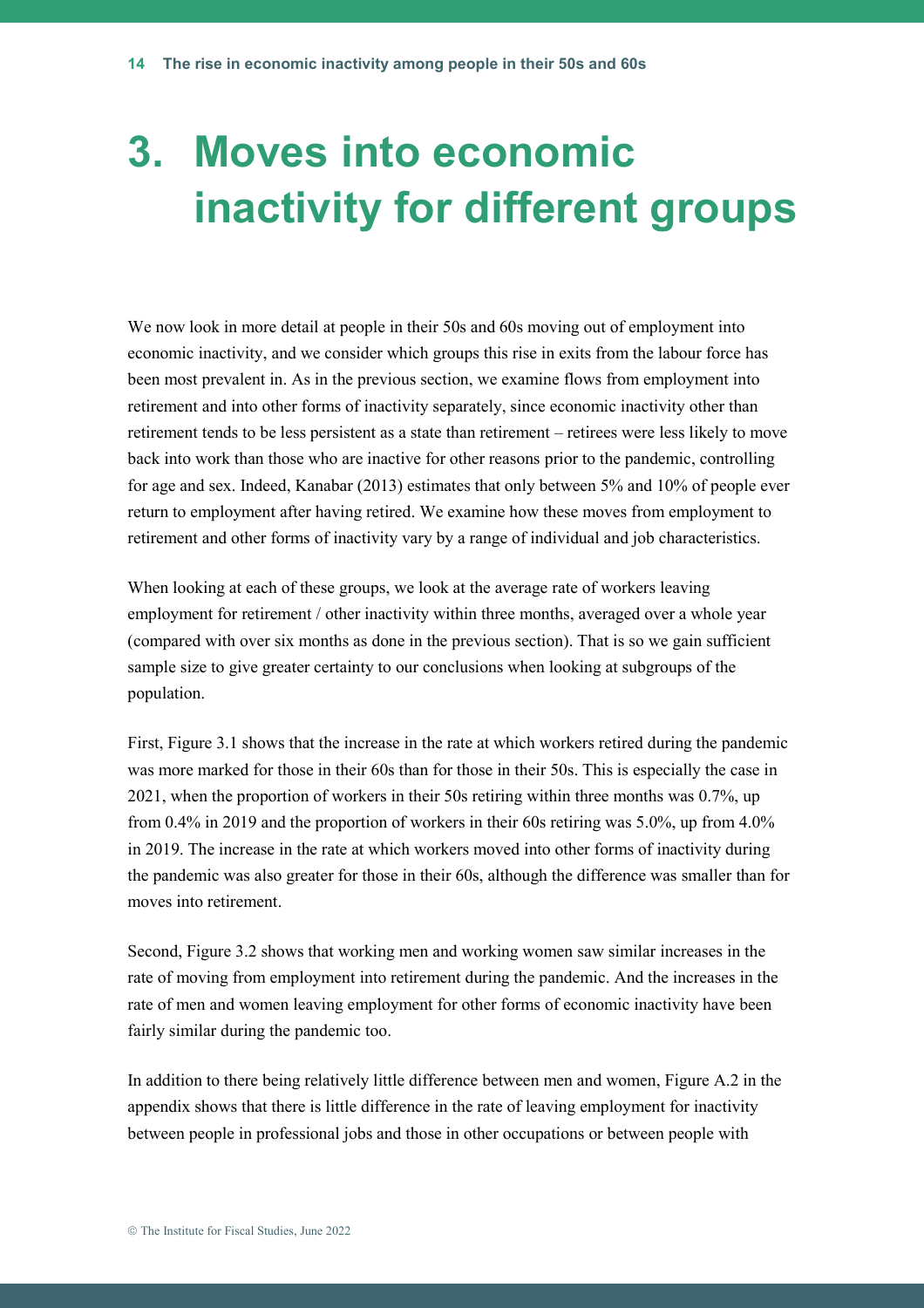



Source: Authors' calculations using Longitudinal Labour Force Survey.



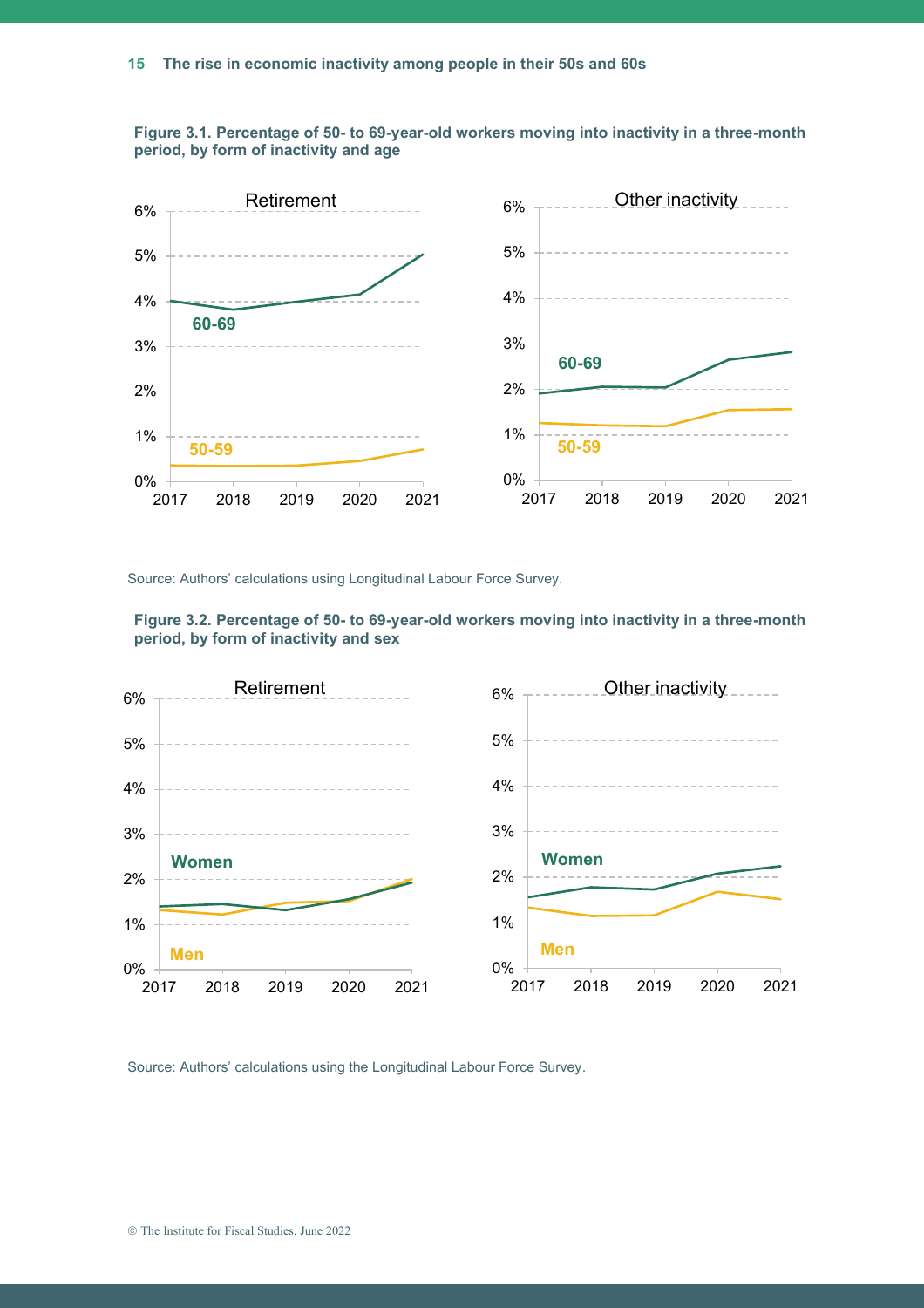degrees and those without. University-educated and professional workers are typically more affluent than the average 50- to 69-year-old worker; the lack of significant difference in rates of movement into inactivity for the groups in Figure A.2 means that we can reject the idea that the increase in inactivity is purely amongst those who are relatively well off.**<sup>3</sup>**

There are, however, two groups for whom there are particularly different trends. First, the trends between employees and the self-employed leaving work for inactivity are markedly different, as shown in Figure 3.3. While there have been similar increases in the rate of leaving work for retirement for the self-employed versus employees between 2019 and 2021, the left-hand part of Figure 3.3 shows that the increase happened earlier (i.e. in 2020) for the self-employed than for employees. **<sup>4</sup>** Much more dramatic has been the increase in the fraction of self-employed workers leaving for other forms of inactivity, which rose by 50% between 2019 and 2020. This increased rate of leaving self-employment for inactivity has pushed down the fraction of 50- to 69-yearolds who are self-employed, as shown in Cribb and Emmerson (forthcoming).

There have also been very different trends between part-time and full-time workers, as shown in Figure 3.4. Part-time workers experienced a larger increase in movements into retirement than did full-time workers and there have also been larger increases in the fraction of part-time workers moving into other forms of inactivity than for full-time workers. Similar to the falls in self-employment, Cribb and Emmerson (forthcoming) show that these changes have fed through into falls in the number of part-time workers aged 50–69 in the UK population.

One similarity that self-employed people and part-time workers have is that they are  $-$  in a sense – closer to retirement already than full-time employees. By definition, part-time workers work fewer hours than full-time workers, with more time for leisure, caring for family members or other activities. Some part-time workers will have reduced their hours of work in recent years, having previously been full-time workers (Banks, 2016). Self-employed workers tend to have lower earnings than employees (Cribb, Miller and Pope, 2019) and almost by definition have more control over their working lives than employees. In that sense, it seems that there have been greater increases in economic inactivity since the pandemic for the people who were closer to retirement.

<sup>&</sup>lt;sup>3</sup> The findings about relatively little difference between the sexes and between those in professional occupations versus other occupations contrast with those of the Office for National Statistics (2022b), which finds that older men moved into inactivity at a higher rate and that professionals were more likely to leave work for inactivity. This is in particular because we are looking at the average flows aggregating a year's data together at a time, rather than comparing a single transition between quarters (between the second and third quarters of 2021).

<sup>&</sup>lt;sup>4</sup> For employees, there have been very similar patterns for private and public sector employees, although in 2020 public sector employees were less likely to move into other forms of inactivity than private sector employees, though the difference had closed by 2021, as shown in Figure A.3 in the appendix.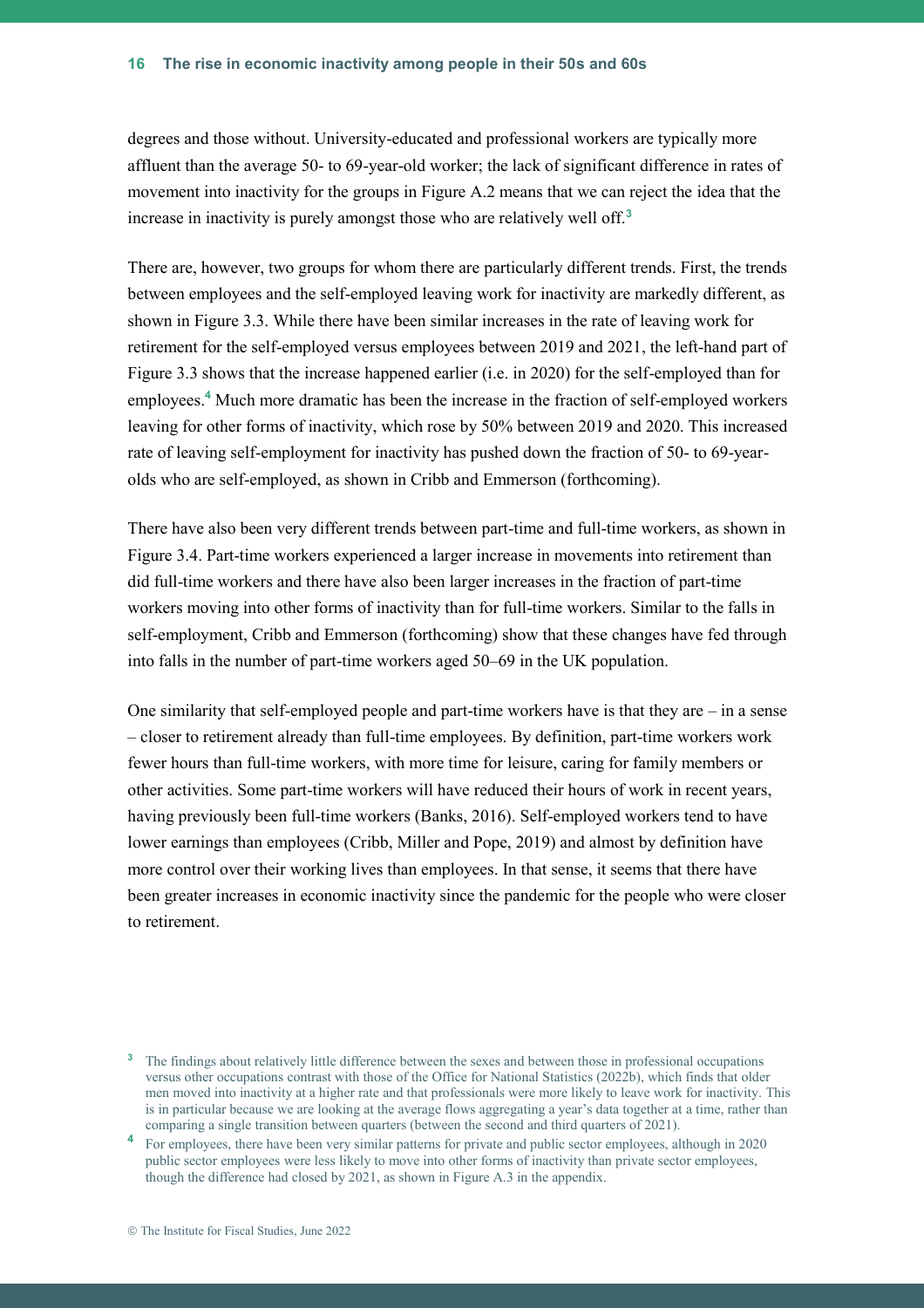



Source: Authors' calculations using the Longitudinal Labour Force Survey.





Note: 'Full-time' refers to people working at least 30 hours per week.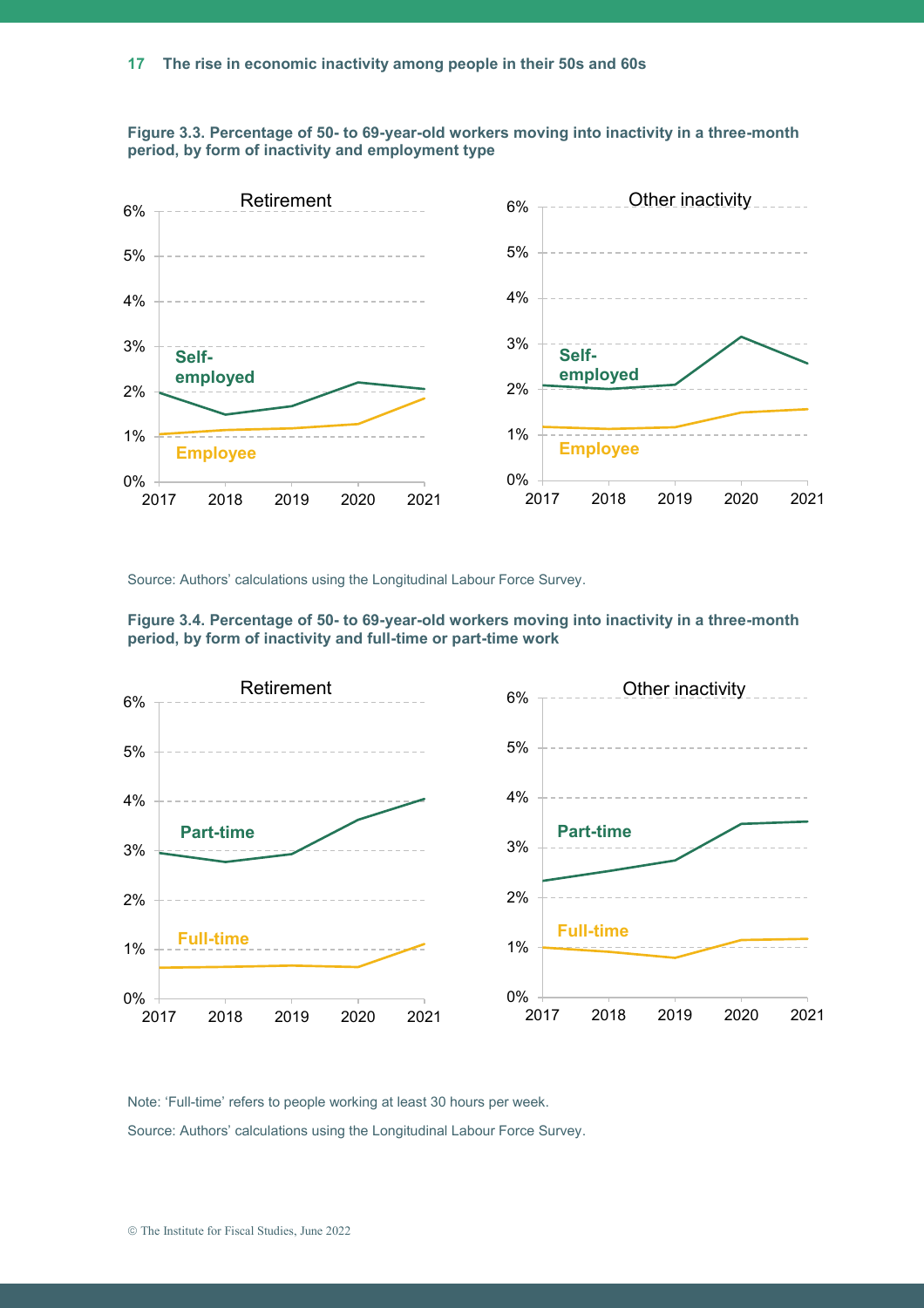With the increases in moves out of employment and into inactivity concentrated amongst selfemployed workers and (particularly) part-time workers, it is worth asking whether these patterns could reflect a role played by differential labour demand in the pandemic and the recovery from it. One way to answer this is to examine whether the patterns of leaving paid work for inactivity are greater in occupations with low vacancy growth than in occupations with higher vacancy growth.

To do this, we examine growth in vacancies between late 2019/20 (October 2019 to February 2020) and late 2021/22 (October 2021 to February 2022), measured at the four-digit SOC code in the Adzuna vacancy data, as calculated by Joyce et al. (2022) – see figure 2.2 in that publication. We create equal thirds of the working 50- to 69-year-old population based on vacancy growth in their occupation,**<sup>5</sup>** and compare flows out of employment into inactivity for the thirds of workers in occupations with the highest and lowest vacancy growth.





Note: Occupations (measured at the four-digit SOC level) are ranked based on the growth in the number of vacancies measures in Adzuna data, between late 2019/20 (October 2019 to February 2020) and late 2021/22 (October 2021 to February 2022) as calculated by Joyce et al. (2022), and split into equal tertiles (thirds) for 50- to 69-year-old workers. Only the thirds with highest and lowest growth in vacancies are illustrated.

<sup>&</sup>lt;sup>5</sup> The bottom third contains occupations with vacancy growth of less than approximately 25% over the two years. The middle third has occupations with vacancy growth of between approximately 25% and 50% over the two years. And the highest third has occupations with vacancy growth in excess of 50% over the two years.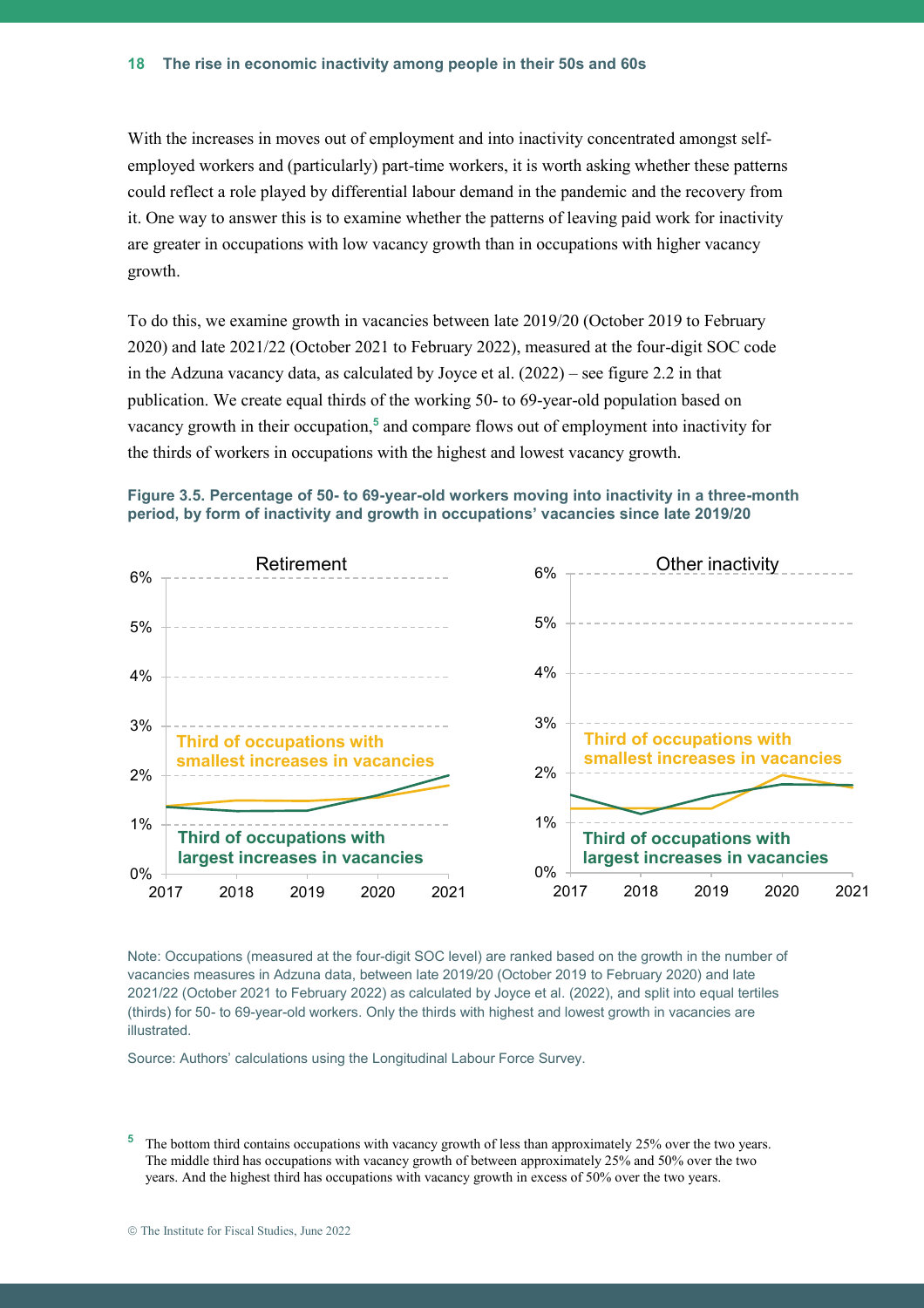The results are presented in Figure 3.5, which shows that there is very little difference between the increased rates of moving into retirement and other forms of inactivity for people working in occupations that have seen higher and lower vacancy growth over the last two years. Given that the growth in vacancies provides guidance to occupations that are seeing relatively large or small growth in labour demand, this suggests that stronger or weaker demand for specific occupations or skills is unlikely to be playing a key role in driving the increase in economic inactivity among people in their 50s and 60s. It also suggests that higher inactivity for 50- to 69-year-olds is likely to be contributing at least partially to the labour market tightness seen in some areas.

An additional consideration is whether the increased rates of working from home could have had an impact on workers' decisions to leave work for retirement or other forms of inactivity. Figure 3.6 provides some evidence that there is a small difference between people working in occupations where it is easier to work from home and those where it is harder to work from home. The graphs use a measure of how much each occupation (defined by a four-digit SOC code) is able to work remotely, and take people in the third of the distribution that is most able to work from home and the third of the distribution that is least able to work from home (the middle third is therefore excluded).





Note: The telework index is based on four-digit occupation (SOC) codes in Dingel and Neiman (2020). Only the top and bottom tertiles (thirds) of the distribution of ability to work from home are presented.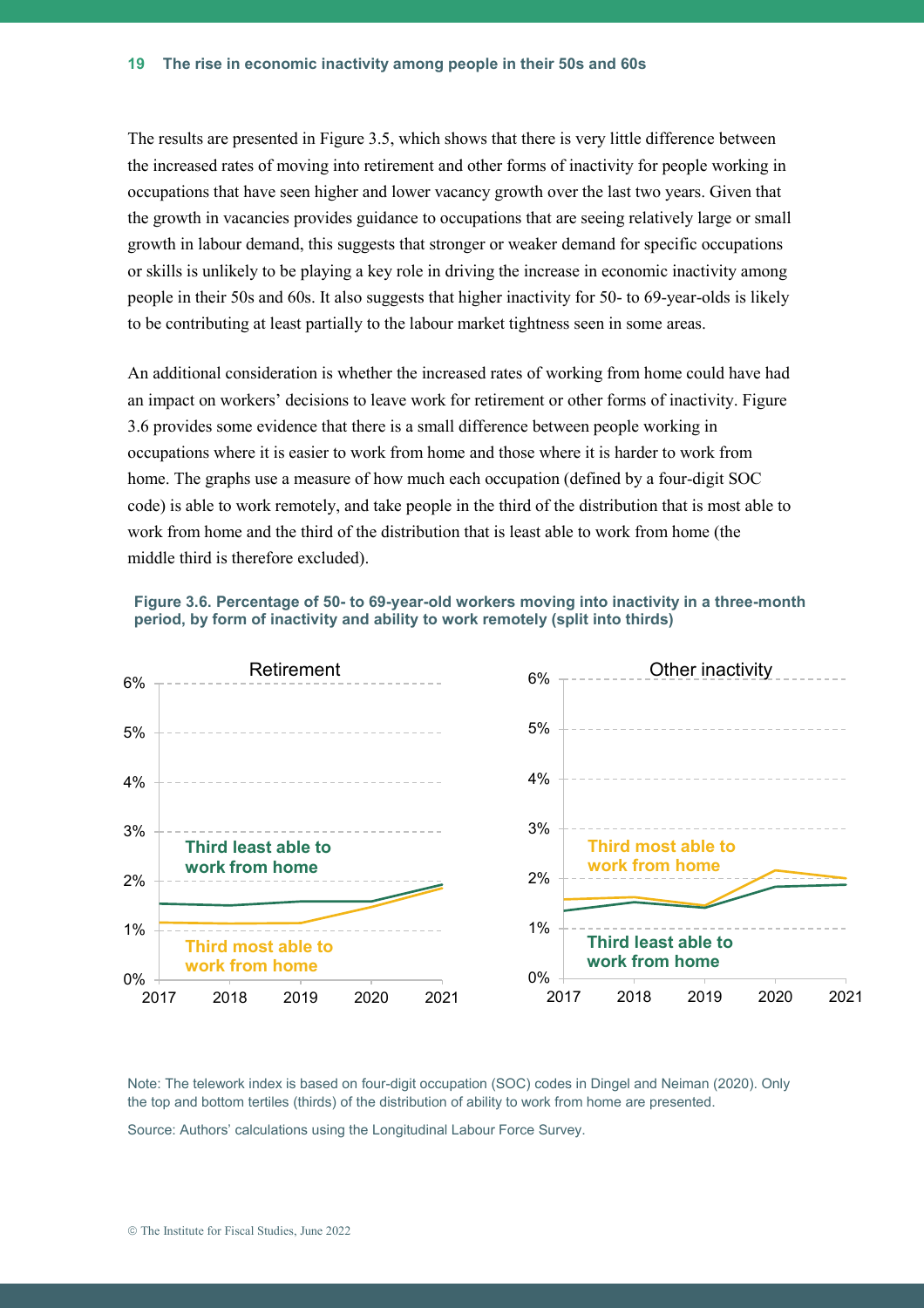Figure 3.6 shows that the increase since the start of the pandemic in the rate of moving from employment into retirement or other forms of inactivity is slightly higher for those who are more able to work from home than for those who are much less able to do so. This could be driven either by people who worked from home during the pandemic getting used to more time spent at home – and therefore being unwilling to return to the workplace as public health restrictions have been relaxed – or by people who worked from home actually preferring to be in the workplace, where they could have socialised with people, and not enjoying the lack of socialisation associated with remote working.

Finally, Figure 3.7 shows that those 50- to 69-year-olds workers with a long-standing health condition (lasting, or expected to last, 12 months or more) prior to the pandemic moved out of employment into retirement and other forms of inactivity at a higher rate than those without a long-standing health condition. But there does not seem to have been a larger increase in leaving work for retirement and other inactivity among those with a health condition than among those without one – the percentage point increases are similar for the two groups.





Note: 'Health condition' is a long-standing health condition lasting, or expected to last, at least 12 months. Source: Authors' calculations using Longitudinal Labour Force Survey.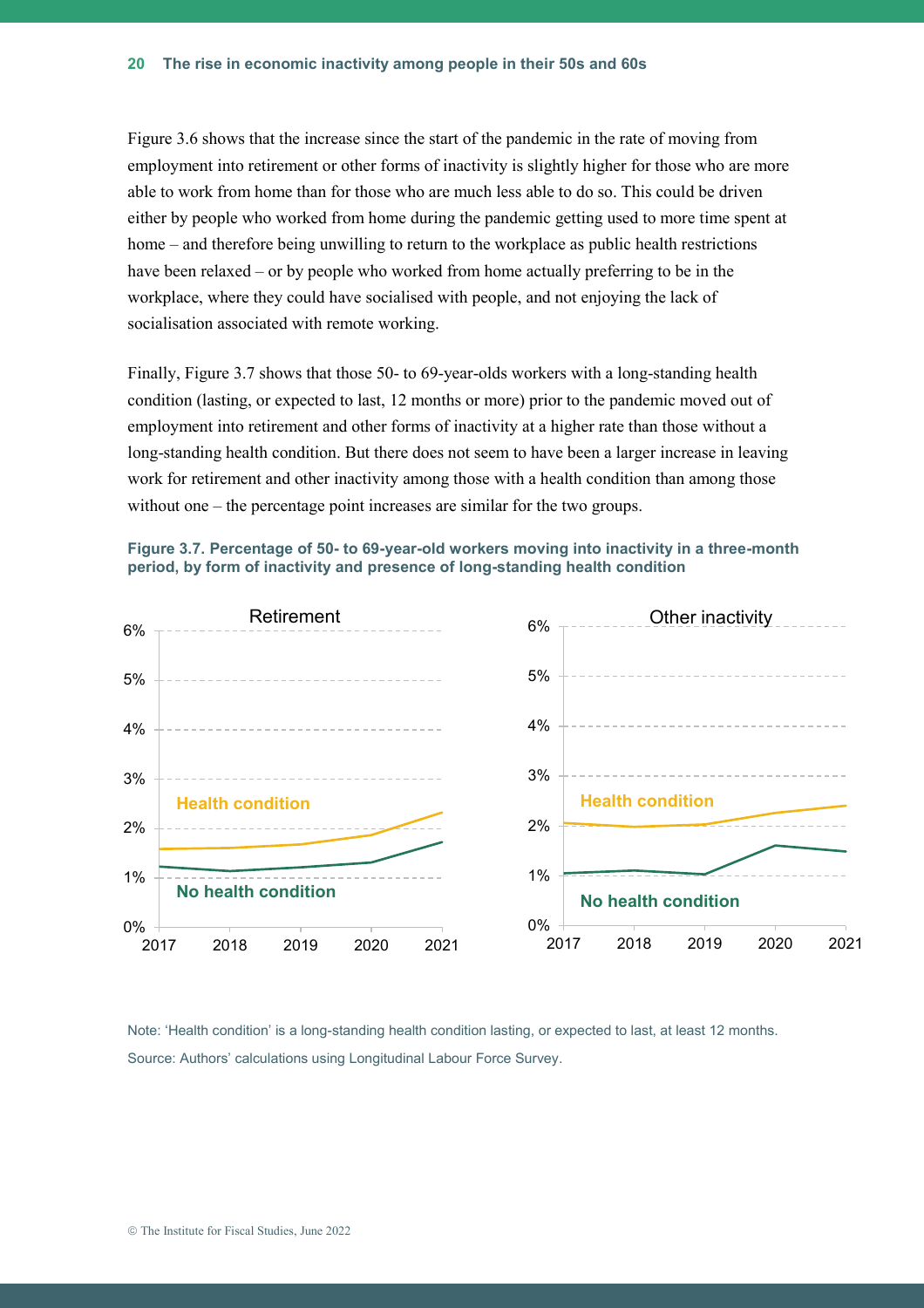In addition, it does not seem that concerns about catching COVID-19 in the workplace are likely to have driven the rise in retirement – when looking either at occupations where you are particularly likely to be working in close proximity to others or at occupations where higher fractions of workers caught the disease, we do not see higher increases in the rates of leaving work for inactivity during the pandemic than in occupations where people work less closely or which saw lower exposure to COVID-19.

Of course, there could be multiple offsetting effects taking place – while some workers with a specific health condition might be more likely to leave employment and move into retirement or other inactivity during the pandemic, due to their vulnerability to the disease, other workers with a health condition might benefit from the increasing availability of remote and flexible work, and become able to stay in employment for longer, whereas pre-pandemic they might have felt that they had little choice but to resign.

In summary, we find that three particular groups saw particularly large increases in the probabilities of moving out of employment and into retirement or other forms of inactivity during the COVID-19 pandemic: people in their 60s, self-employed workers and part-time workers. We do not find any material difference in the trends of leaving employment for inactivity between those working in occupations with high and low vacancy growth, suggesting that weaker labour demand in some occupations is unlikely to be driving the rise in inactivity. There is some evidence that people in occupations that have a greater ability to work remotely saw somewhat larger increases in the rate of leaving paid work for inactivity.

In comparison, there were fairly small differences between men and women, between people with and without degrees, between those in professional versus non-professional occupations, and between public and private sector employees. On these dimensions, therefore, the rise in inactivity has been broad based. And, potentially surprisingly, we did not see a greater increase in transitions into inactivity for those with long-standing health problems than for those who did not have such health problems.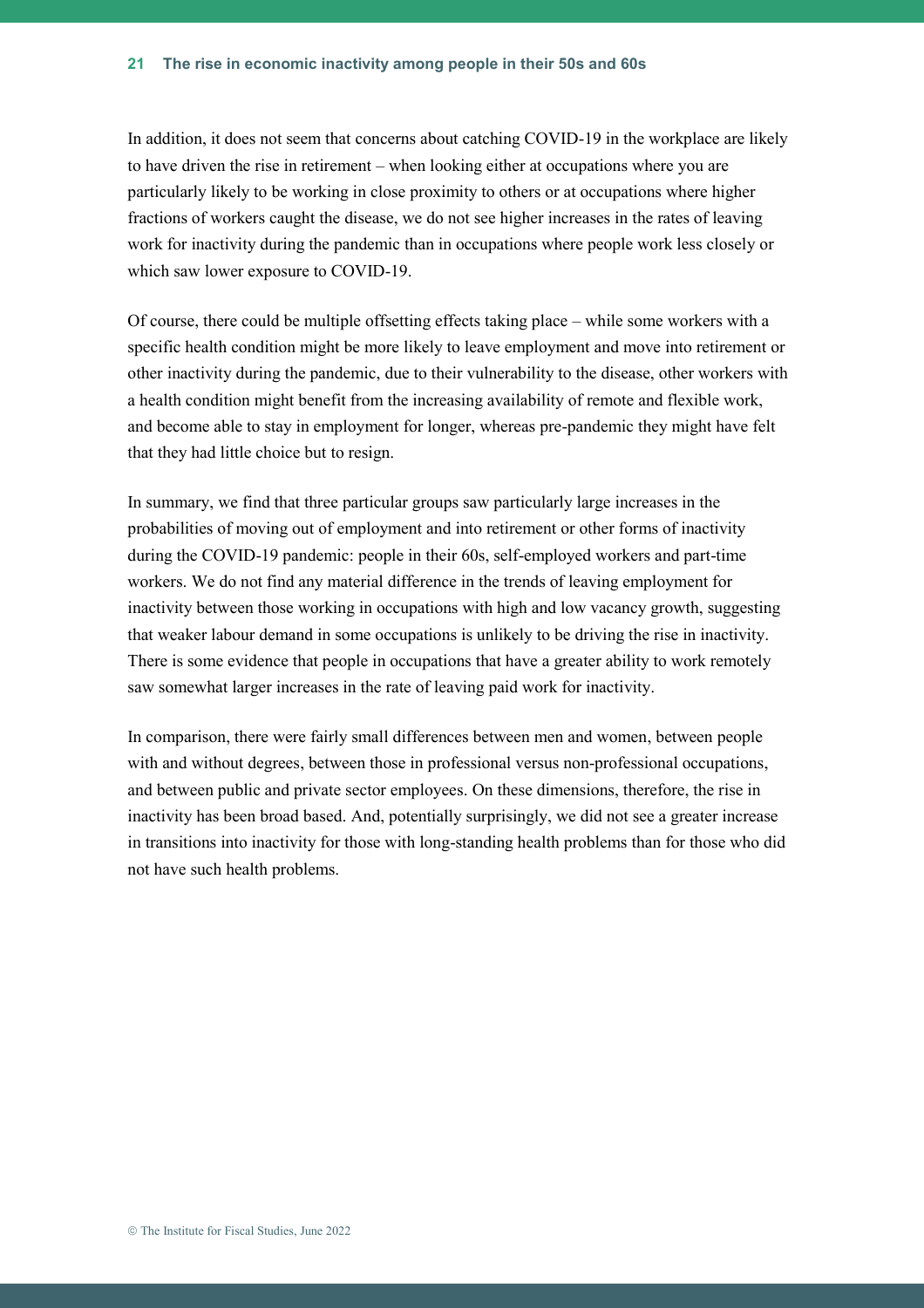## **4. Reasons for moving into inactivity**

In this section, we look briefly at stated reasons for leaving work to help us understand the higher rates of 50- to 69-year-old workers leaving the labour force. Coupled with Section 3's analysis of which *types* of workers are moving into inactivity at a higher rate, this can build a picture of the increase in economic inactivity over time and the potential reasons for it.





Note: The figures are measured over the set of people who responded to this question. Source: Authors' calculations using the Longitudinal Labour Force Survey.

Figure 4.1 shows the average number of workers aged 50–69 moving into economic inactivity within three months, broken down by the reasons they reported for leaving their last job. These figures are shown for the pre-pandemic average (2017–19) and for 2020 and 2021 separately. Note that they only include people who make these transitions *and* report a reason for having left work, so they do not add up quite to the same changes seen in previous sections, but they still give a good sense of people's stated reasons for leaving the labour force.

Alongside this, Figure 4.2 shows the contribution that each reason for leaving work makes to growth in the number of 50- to 69-year-olds leaving employment for inactivity. In particular, it shows that the increased number of people retiring explains 53% of the increase in the number of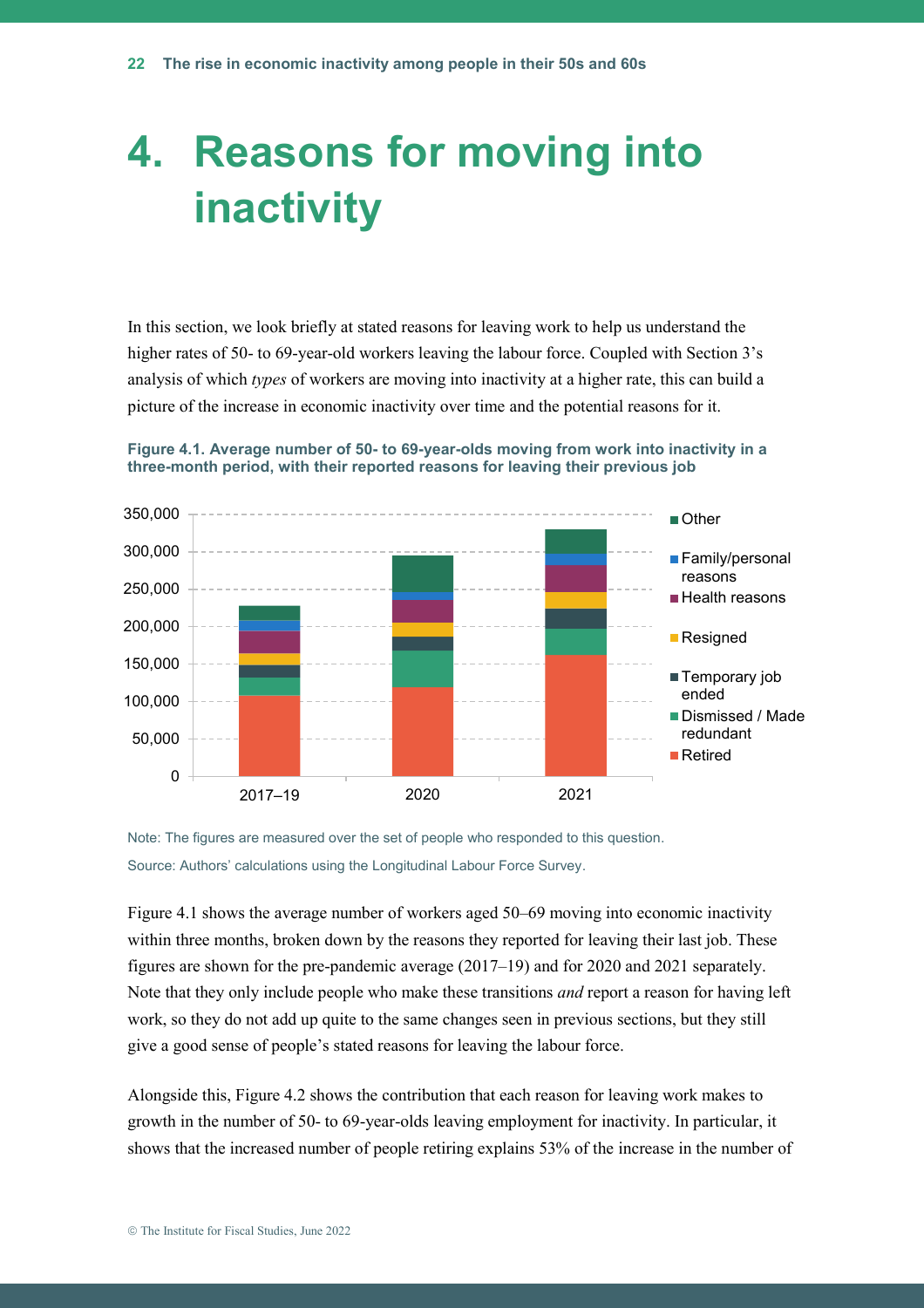50- to 69-year-olds moving from employment to inactivity between 2017–19 and 2021, consistent with the large increases in movements into retirement seen in Figure 2.6.

However, the figures also shed light on other reasons for the increase in moves from employment into inactivity. Redundancy and other job loss also played an important role, especially in 2020. The number of people moving from employment to inactivity due to redundancy or dismissal doubled from 24,000 per quarter prior to the pandemic to 49,000 per quarter. This increase made up 37% of the increase in the number of transitions from employment to inactivity between 2017–19 and 2020. However, compared with 2020, there were falls in the numbers moving into inactivity due to redundancy or dismissal in 2021 (to 35,000 per quarter). This was because redundancy rates amongst 50- to 69-year-olds fell considerably in  $2021$  – see Figure A.4 in the appendix – and the re-employment rates of older workers who were made redundant in 2021 returned to their pre-pandemic levels (see Figure A.5). Even so, Figure 4.2 shows that 11% of the increase in transitions from work to inactivity between 2017–19 and 2021 can be explained by increasing numbers of redundancies or dismissals.





Note: The figures are measured over the set of people who responded to this question. Source: Authors' calculations using the Longitudinal Labour Force Survey.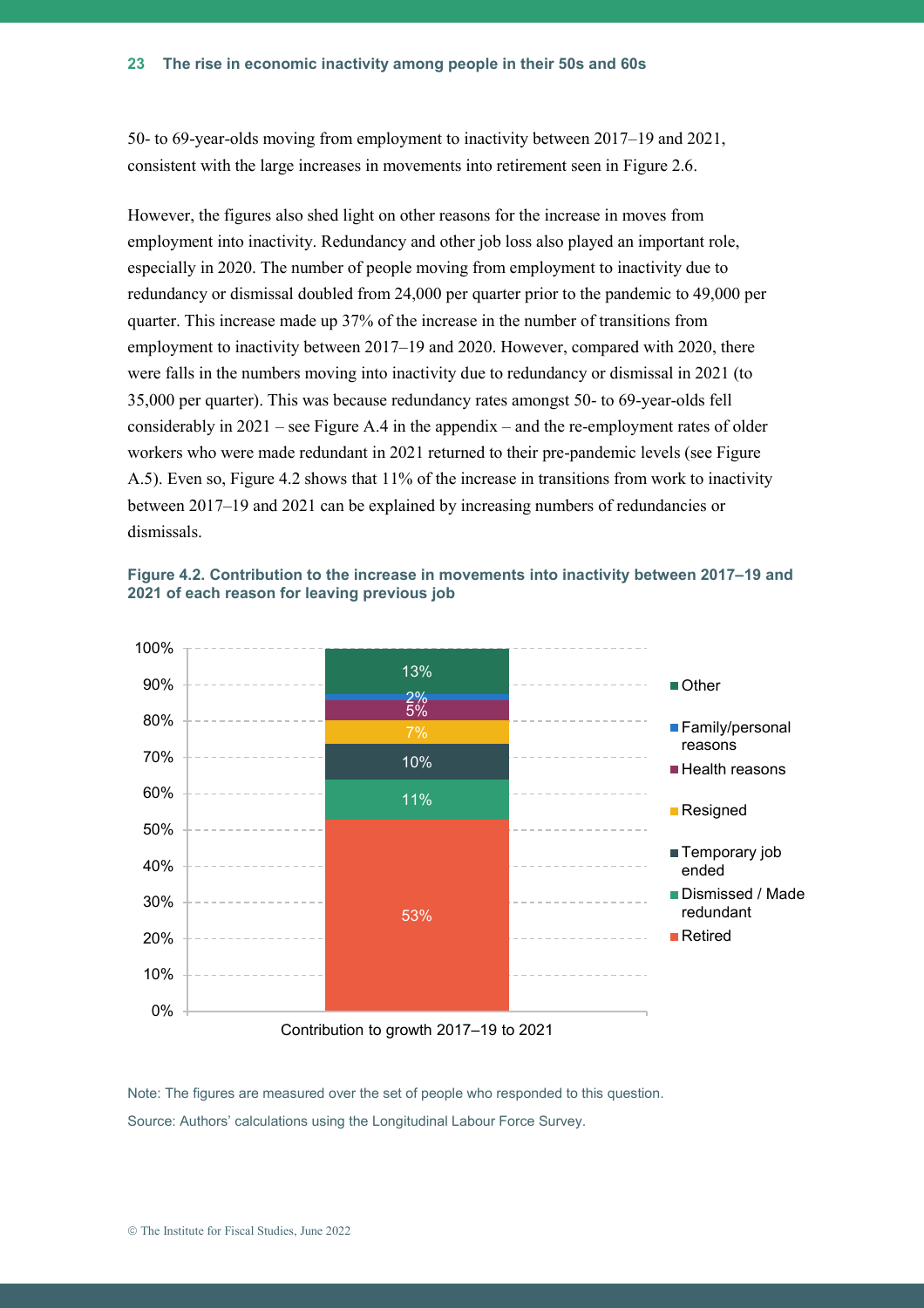Figures 4.1 and 4.2 also show that there was an increase in a whole range of different answers (including the number that give an unspecified 'other' reason). These include a temporary job coming to an end; resigning (for unspecified reasons); family and personal reasons; and health reasons. It is worth highlighting that there is in fact only a small rise in the number of people who leave employment for inactivity who report that the reason they left work was healthrelated. This form of exit from the labour force contributed only 5% of the increase in moves from work to inactivity comparing 2017–19 and 2021.

In summary, consistent with the data on types of economic activity, looking at stated reasons for moving into inactivity shows big increases in the number of 50- to 69-year-olds who left work because they were retiring. There were a range of other responses, and the increased level of redundancies seems to have played a contributing role in 2020, but a much reduced role in 2021. In contrast, there is very little evidence of substantial increases in the number of people who left work for inactivity who said that the reason they left work was health-related. These findings are consistent with the findings in previous sections, which also suggested that low labour demand in some occupations, and poor health, were unlikely to be important drivers of the increase in economic inactivity.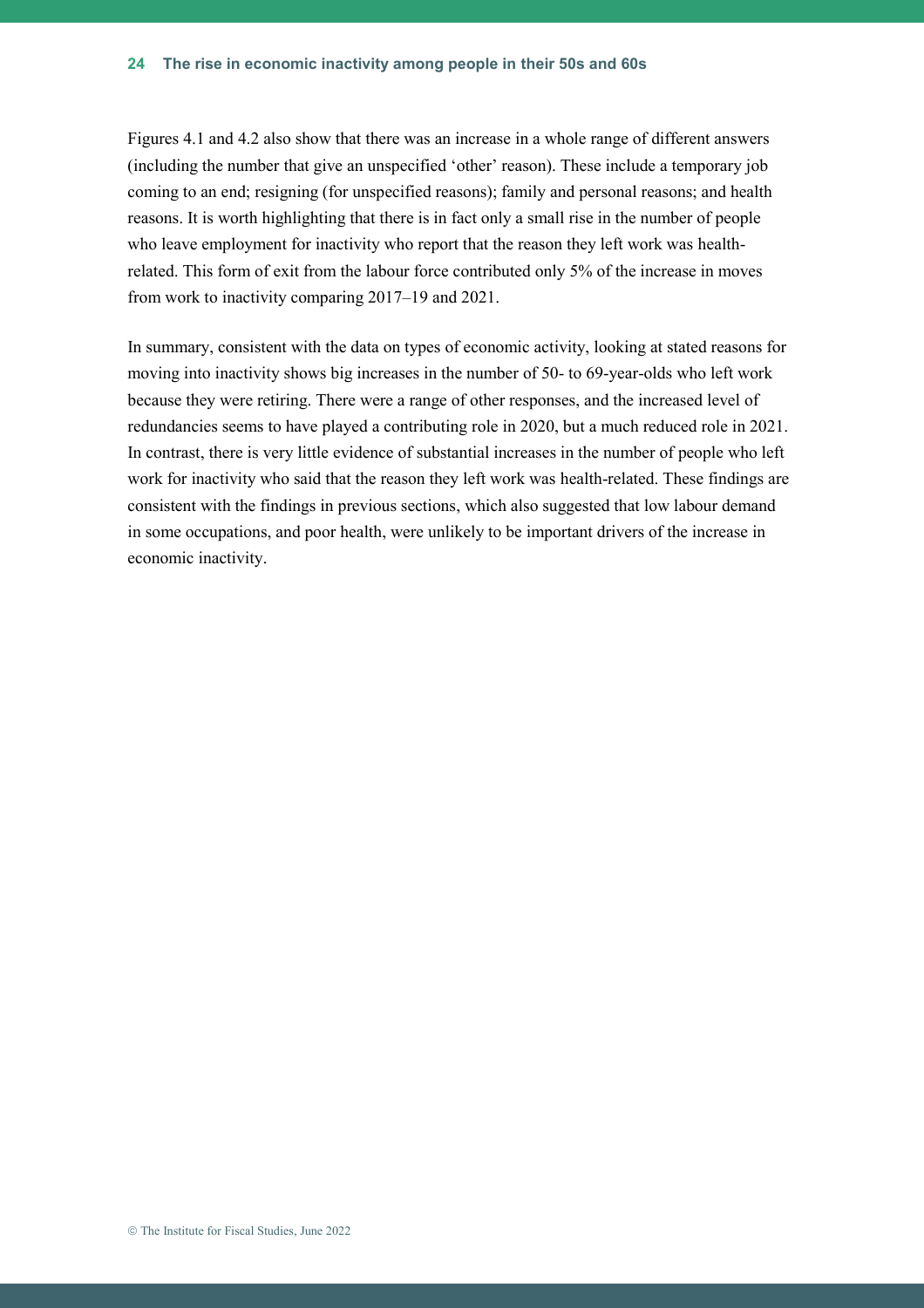### **5. Conclusion**

This report has shed light on the recent striking changes in the labour market behaviour of older individuals. Economic inactivity among 50- to 69-year-olds, after falling consistently in the years prior to the pandemic, rose during the pandemic, and this increase was considerably larger than for other parts of the population. The rates of 50- to 69-year-old workers leaving employment for retirement or for other forms of inactivity spiked, and are higher than at any point since at least 2006, a period that of course includes the Great Recession. Other trends have also pushed up rates of economic inactivity: economically inactive people at these ages have been less likely to return to paid work, and more people have moved from unemployment into economic inactivity during the pandemic. While the increase in inactivity is large and a reversal of a long-running trend, it is also important to note that rates of economic inactivity among 50- to 69-year-olds still remain below those seen prior to 2018.

In terms of who has been most affected by the increased rates of leaving employment for inactivity, three groups stand out: part-time workers, self-employed workers, and workers in their 60s, all of whom became more likely to move out of employment and into economic inactivity during the pandemic. These are all groups that are, in a sense, closer to retirement. Particularly for part-time workers and the self-employed, these increased rates of leaving the labour force started earlier in the pandemic (2020), whereas rises in leaving work for economic inactivity amongst full-time workers and employees have both been less dramatic and occurred later in the pandemic (2021). There is also some evidence of occupations where there is greater ability to work remotely seeing larger increases in the number of people leaving work for economic inactivity, but the differences are not as large as for the other groups identified.

On a number of dimensions, the rises in inactivity look very broad based: we do not find any difference in the trends between men and women, those with and without degrees, those in professional and non-professional occupations, or those who are private and public sector employees. Nor do we find differences in the increase in rates of leaving employment for inactivity between those working in occupations that have seen particularly high, or relatively low, growth in vacancies over the last two years. This suggests that weak labour demand for particular occupations or skills is unlikely to be driving the increased rates of inactivity among people in their 50s and 60s.

Looking at stated reasons for leaving work also provides some insights into what has been driving these trends. The majority (53%) of the increase in 50- to 69-year-olds leaving employment for inactivity between 2017–19 and 2021 is due to more people reportedly leaving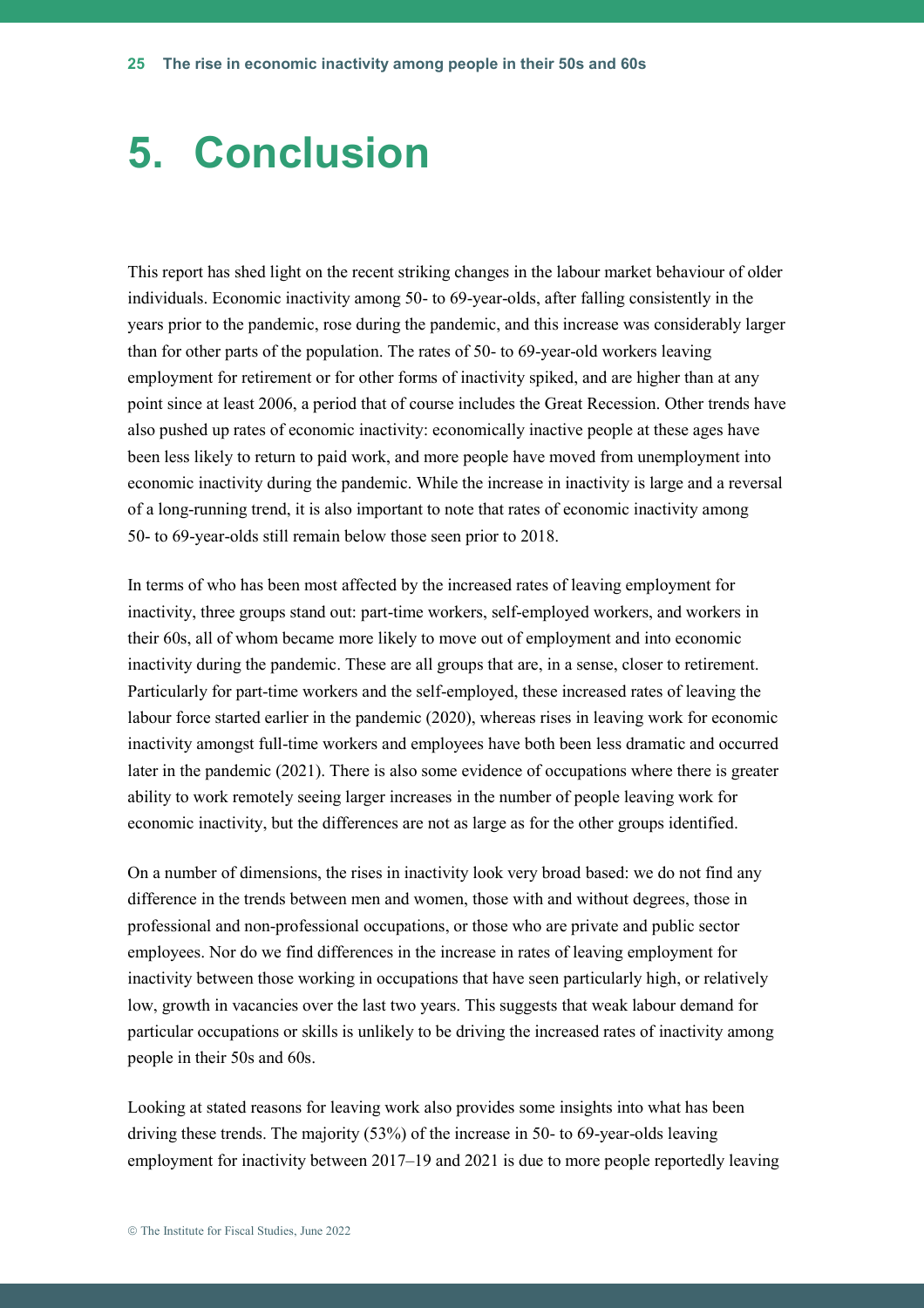work in order to retire. Redundancies and dismissals were important in driving up inactivity in 2020, though much less so in 2021. Over a third (37%) of the increase in 50- to 69-year-olds leaving the labour force between pre-pandemic data (2017–19) and 2020 was driven by redundancies or dismissals, as redundancy rates spiked. But these only made up 11% of the growth between 2017–19 and 2021.

Growth in health-related reasons for leaving the labour force only accounts for 5% of the overall growth in inactivity. In addition, the fraction of 50- to 69-year-old workers moving from employment into being economically inactive due to 'long-term sickness or disability' has stayed relatively constant during the pandemic. Also, changes in transitions from employment to inactivity are similar between those with and without a long-standing health condition. All together, these facts suggest poor health is not a primary driver of these increases in economic inactivity rates.

Overall, therefore, the rise in economic inactivity among 50- to 69-year-olds does not look to be driven primarily either by poor health or by low labour demand leading to people being unable to find work and becoming discouraged. It looks more consistent with a lifestyle choice to retire in light of changed preferences or priorities, possibly in combination with changes in the nature of work post-pandemic (in particular more remote work) which reduces the appeal of staying in employment.

It is, of course, hard to say how much these trends will continue. Optimists might look at the latest quarter of data – from  $2022Q1$  – which showed a fall in inactivity among those aged 50– 69. But drawing conclusions from only one quarter of data is risky at the best of times. And while some may celebrate if the trend of higher inactivity were to prove to be temporary, we should be careful. With rising inflation and spiking energy bills, older people returning to employment (or not retiring when they otherwise would) because they cannot afford to pay their gas bill would not exactly be a trend to celebrate (even though for some it might be a reasonable response to the rising cost of living).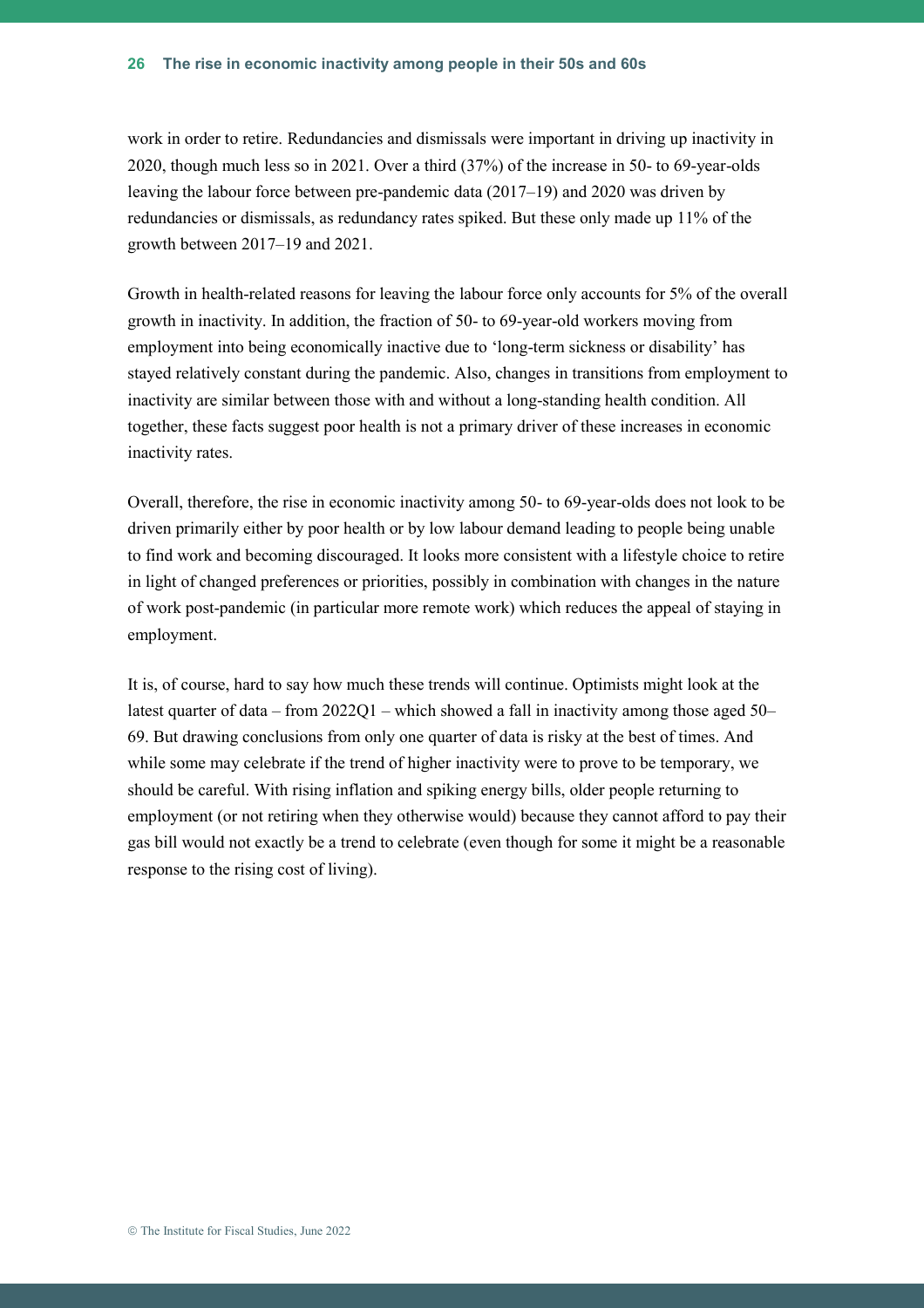

**Figure A.1. Net flows into retirement from different sources over the course of three months, by half-year**



Note: The vertical line indicates the final data point unaffected by the COVID-19 pandemic. Source: Authors' calculations using Longitudinal Labour Force Survey.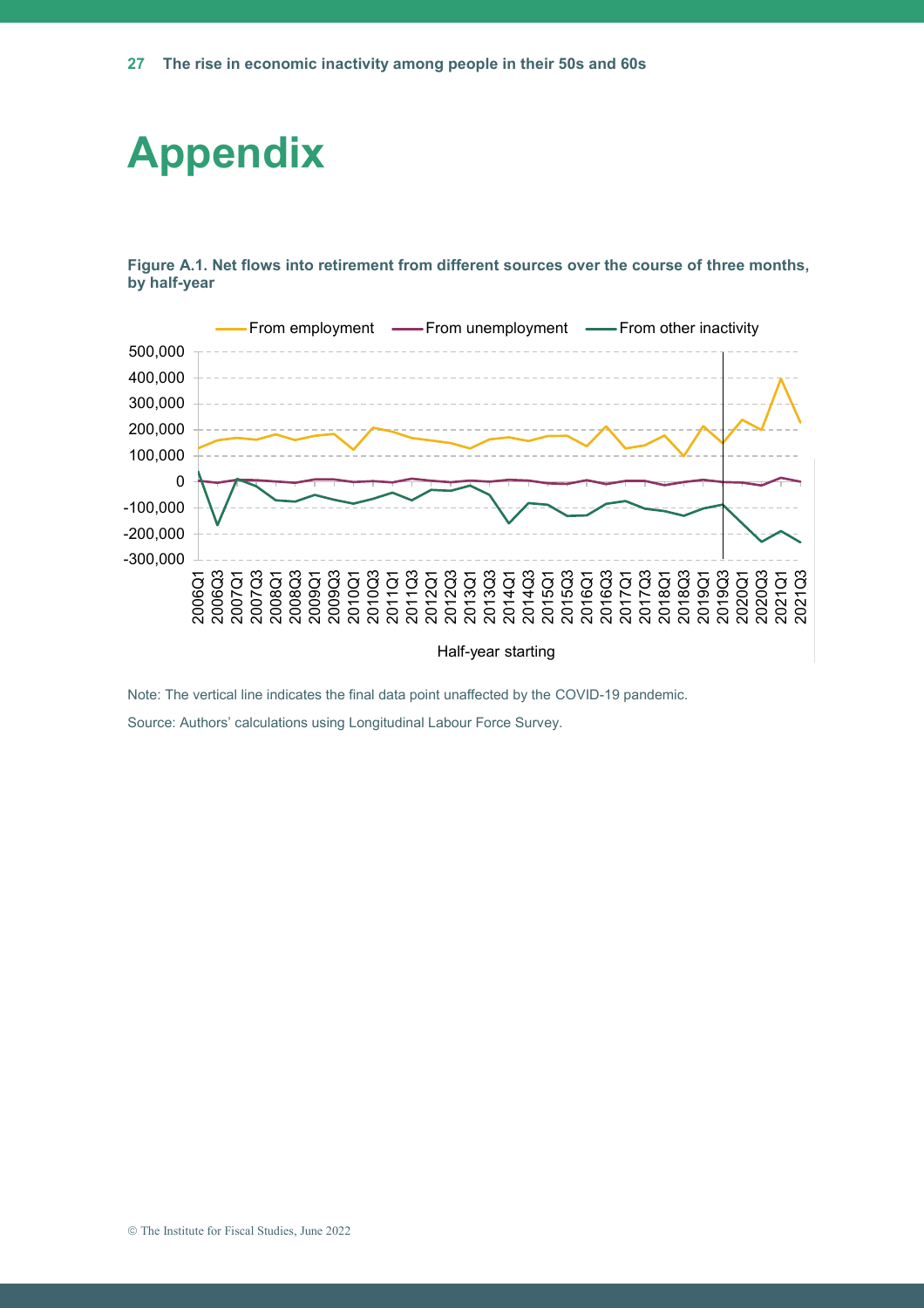**Figure A.2. Percentage of 50- to 69-year-old workers moving into inactivity in a three-month period, by form of inactivity: professional versus non-professional and graduate versus nongraduate**



*Panel A. Differences between those in professional and non-professional occupations*





Note: Professional occupations are classified as Professionals or Associate Professionals (SOC2010 or SOC2020 one-digit codes 2 and 3).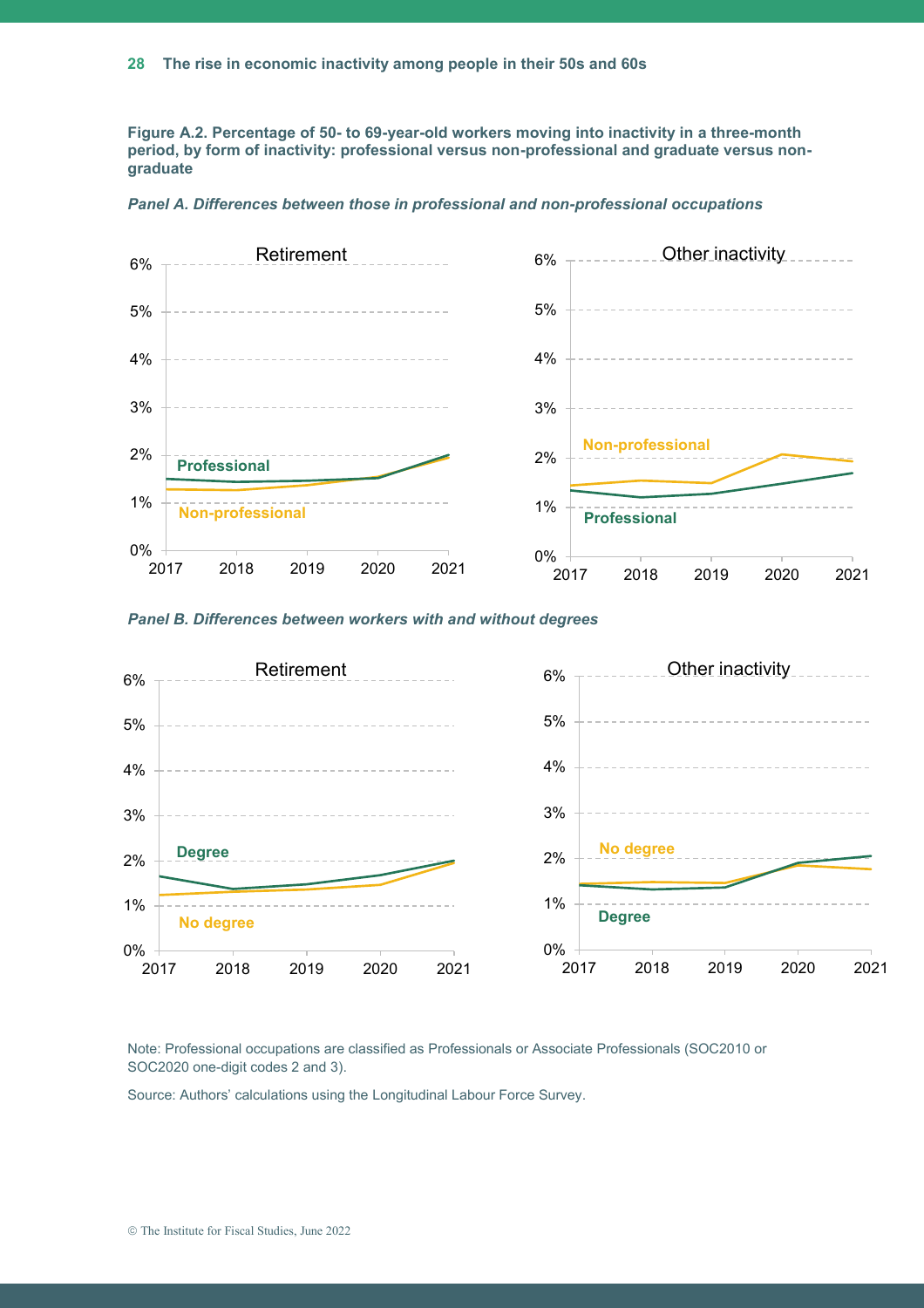



Note: Self-employed workers are excluded.

Source: Authors' calculations using the Longitudinal Labour Force Survey.



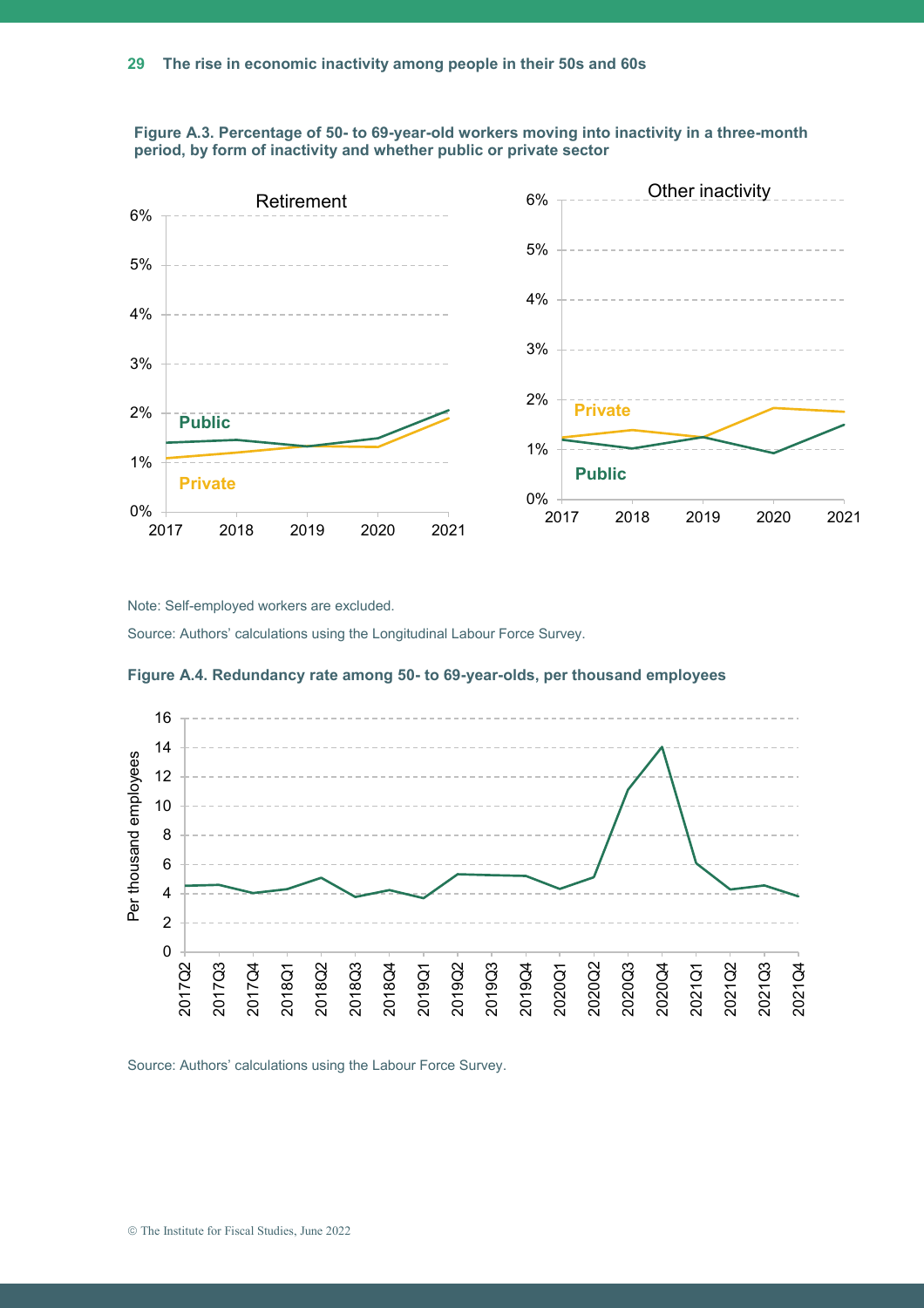

**Figure A.5. Re-employment rates among 50- to 69-year-olds following redundancy, by period of non-employment**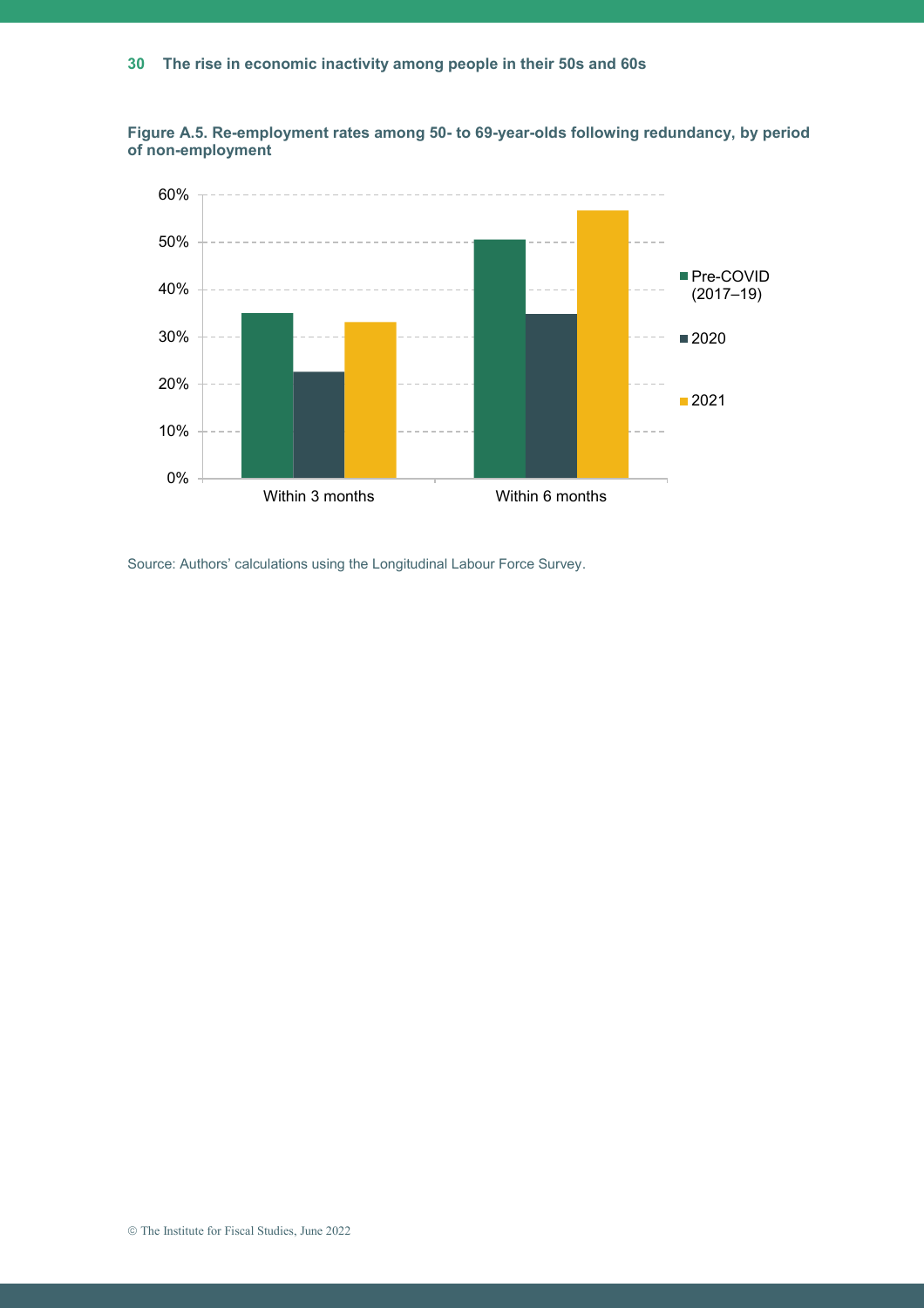#### **References**

- Banks, J. (2016). 'Employment and labour market transitions at older ages in England, 2002–03 to 2014–15'. In J. Banks, D. Batty, J. Nazroo and A. Steptoe (eds), *The Dynamics of Ageing: Evidence from the English Longitudinal Study of Ageing 2002–15 (Wave 7)*, London: Institute for Fiscal Studies. Available at [https://ifs.org.uk/publications/8696.](https://ifs.org.uk/publications/8696)
- Banks, J., Emmerson, C. and Tetlow, G. (2017). 'Health capacity to work at older ages: evidence from the United Kingdom'. In D.A. Wise (ed.), *Social Security Programs and Retirement around the World: The Capacity to Work at Older Ages*, Chicago: University of Chicago Press. Available at [https://www.nber.org/system/files/chapters/c13748/c13748.pdf.](https://www.nber.org/system/files/chapters/c13748/c13748.pdf)
- Banks, J., Emmerson, C. and Tetlow, G. (2019). 'Long-run trends in the economic activity of older people in the United Kingdom'. In C.C. Coile, K. Milligan and D.A. Wise (eds), *Social Security Programs and Retirement around the World: Working Longer*, Chicago: University of Chicago Press. Available at [https://www.nber.org/system/files/chapters/c14051/c14051.pdf.](https://www.nber.org/system/files/chapters/c14051/c14051.pdf)
- Cribb, J. and Emmerson, C. (forthcoming). 'Recent and future patterns of work around state pension age'. Institute for Fiscal Studies (IFS), report.
- Cribb, J., Emmerson, C. and O'Brien, L. (2022). 'The effect of increasing the state pension age to 66 on labour market activity'. Institute for Fiscal Studies (IFS), Working Paper W22/07. Available at [https://ifs.org.uk/publications/15911.](https://ifs.org.uk/publications/15911)
- Cribb, J., Miller, H. and Pope, T. (2019). 'Who are business owners and what are they doing?'. Institute for Fiscal Studies (IFS), Report 158. Available at [https://ifs.org.uk/publications/14241.](https://ifs.org.uk/publications/14241)
- Dingel, J.I. and Neiman, B. (2020). 'How many jobs can be done at home?'. National Bureau of Economic Research (NBER), Working Paper 26948. Available at [https://www.nber.org/papers/w26948.](https://www.nber.org/papers/w26948)
- Institute for Employment Studies (2022). 'Labour market statistics, February 2022'. IES Briefing. Available at [https://www.employment-studies.co.uk/system/files/resources/files/IES%20briefing%20-](https://www.employment-studies.co.uk/system/files/resources/files/IES%20briefing%20-%20Labour%20Market%20Statistics%20February%202022.pdf) [%20Labour%20Market%20Statistics%20February%202022.pdf.](https://www.employment-studies.co.uk/system/files/resources/files/IES%20briefing%20-%20Labour%20Market%20Statistics%20February%202022.pdf)
- Joyce, R., Postel-Vinay, F., Spittal, P. and Xu, X. (2022). 'Job opportunities after the pandemic'. Institute for Fiscal Studies (IFS), Briefing Note BN342. Available at [https://ifs.org.uk/publications/16033.](https://ifs.org.uk/publications/16033)